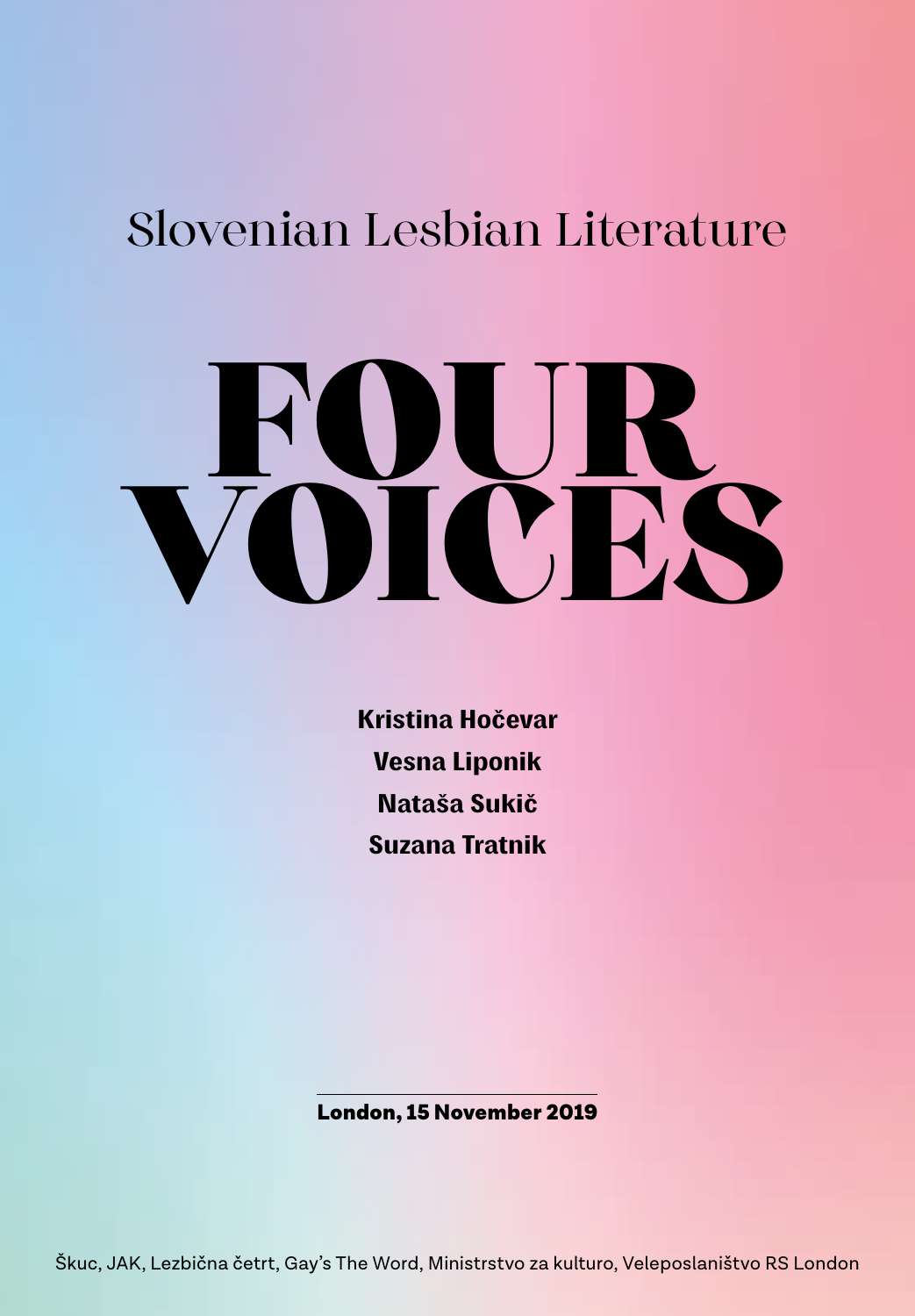# Slovenian Lesbian Literature — How Bad is it Really?

The first Magnus gay cultural festival in Ljubljana in 1984<br>marked the start of an organized gay and lesbian rights<br>movement in Slovenia. At that time so-called "alternative<br>culture" (that is alternative to the prevailing marked the start of an organized gay and lesbian rights movement in Slovenia. At that time so-called "alternative culture" (that is, alternative to the prevailing socialist ideology in Yugoslavia) was very visible, although mostly in Slovenia. It consisted largely of the peace movement, punk music and culture, and the feminist movement. The first women's group Lilit was established in 1985, and the lesbian group Lesbian Lilit (LL) in 1987. All these groups were organized around NGOs and were generally recognized as "new social movements." The gay and lesbian movement was surely the newest one as before the 1980s there were no groups or even known gay social circles. Gay life and culture were silenced in Yugoslavia. Male homosexuality was criminalized in the Republic of Slovenia until 1977, while lesbianism was invisible and understood as less dangerous due to the prevailing patriarchal conception of sexuality. The first media representations in the 1970s appeared in writings on psychiatry and crime. Due to the suppression of gay culture, which was understood as a phenomenon of a rotten Western capitalist world which encouraged negative individualism, was prone to decadence, and opposed

ო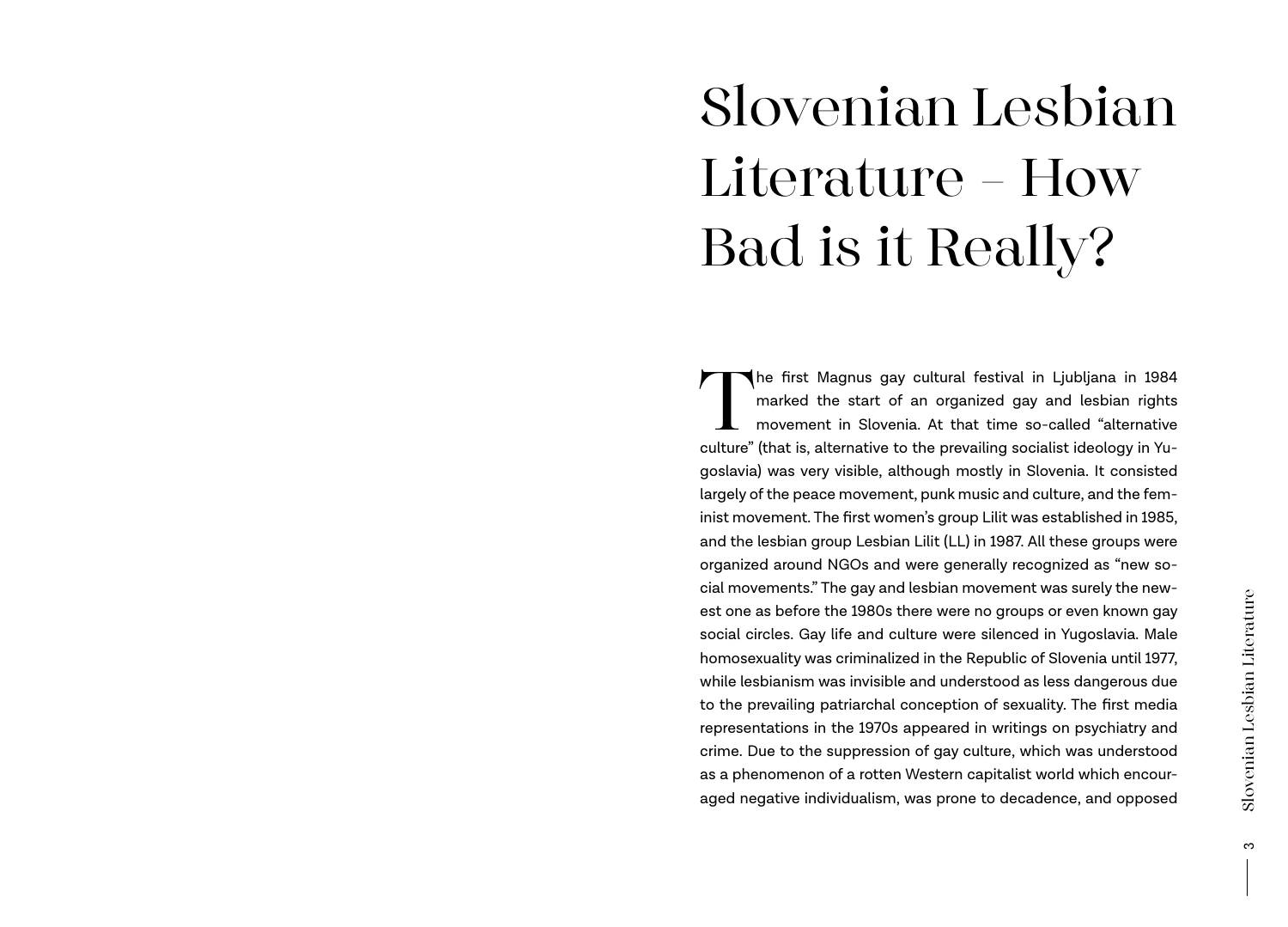to the workers' ideology and the spirit of collectivism, there was no information on homosexuality as a life style, let alone any positive representations. The mid-1980s generated the production of punk, gay, lesbian, and feminist fanzines, although these had limited circulation. The alternative movements did not appear in the rest of Yugoslavia, except for the emergence of feminist/lesbian and gay groups in the Croatian capital Zagreb and the Serbian capital Belgrade.

The 1990s saw the evolution of a lesbian and gay press: Revolver magazine (Publisher Društvo Škuc – Students Cultural and Art Centre) closely followed in 1991 by the publication of the first book by the newly established gay and lesbian publishing house Škuc-Lambda. The aim was not only to present gay and lesbian culture but also to bring out books in the Slovenian language that had not yet been translated by the mainstream press and to give a chance to Slovenian LGBT authors. The Lambda series has now published more than one hundred books and is widely recognized in Slovenia.

Škuc-Vizibilija selection for publishing and promoting lesbian-feminist works was established in 1998. One of the main criticisms typically levelled at Lambda and Vizibilija by heterosexual writers and critics is that there is no need for a "special lesbian and gay literature," which is, according to them, obsolete because there is only one distinction to be made in literature: good or bad.

One of the appraisals of my writing said that, with the quality of my work, I have "overcome lesbian literature". Does that imply that LGBT literature is not only viewed as something bad but also as a kind of a lesser literature? I am afraid that it does.

So let us continue with some of Slovenia's contemporary LGBT writers and poets who are writing this bad literature. Most of them have published at least one of their works at Škuc publishing house, Lambda or Vizibilija, and many of them are also widely published by different Slovenian publishers. And, of course, there are also authors which avoid

4

the LGBT label or decline any connection with LGBT literature. As they may be authors of better literature we are generously avoiding discussing them or their work here.

Contemporary gay fiction writers and poets are Brane Mozetič, Jan Grabnar, Gašper Malej, Gojmir Polajnar (Boris Pintar), Milan Šelj, Aljaž Koprivnikar, Uroš Prah, and the late Ciril Bergles. Most of them were published by Škuc-Lambda. Mozetič is certainly one of the most prominent poets, writers, translators and editors in Slovenia, his poetry collection in English translation was nominated for the Lambda Literary Award 2019. He edited two monumental anthologies of contemporary European gay and lesbian poetry, translated into Slovenian: *Moral bi spet priti* (2009) and *Brez besed ji sledim* (2016).

Lambda was a starting point for lesbian authors such as Nataša Velikonja, Suzana Tratnik, Teja Oblak, Alenka Spacal, and Vesna Liponik. Kristina Hočevar and Vesna Lemaić published their first books with mainstream publishers and only later with Lambda.

Škuc-Vizibilija published debut works by lesbian authors Nataša Sukič, Urška Sterle, Sara Lubej, Petra Hrovatin, Maja Predatoria, Nina Dragičević, and Simona Jerala.

Slovenia is probably one of the few countries in the world with very strong lesbian fiction and poetry, much more prominent than gay male literature. We tend to believe that the reason for this is the fact that two of the founders of the lesbian movement, Sukič and Tratnik, both went on to become prominent fiction writers. The lesbian movement in Ljubljana has always had a strong connection with art, especially literature and film. Lesbian identified authors are recognized within the LGBT scene but also within the mainstream world of Slovenian literature, including several awards for their work.

Gay's the Word bookshop is kindly hosting an event by contemporary Slovenian lesbian authors. Suzana Tratnik, one of the founders of the lesbian movement and literature in Slovenia and a recipient of the na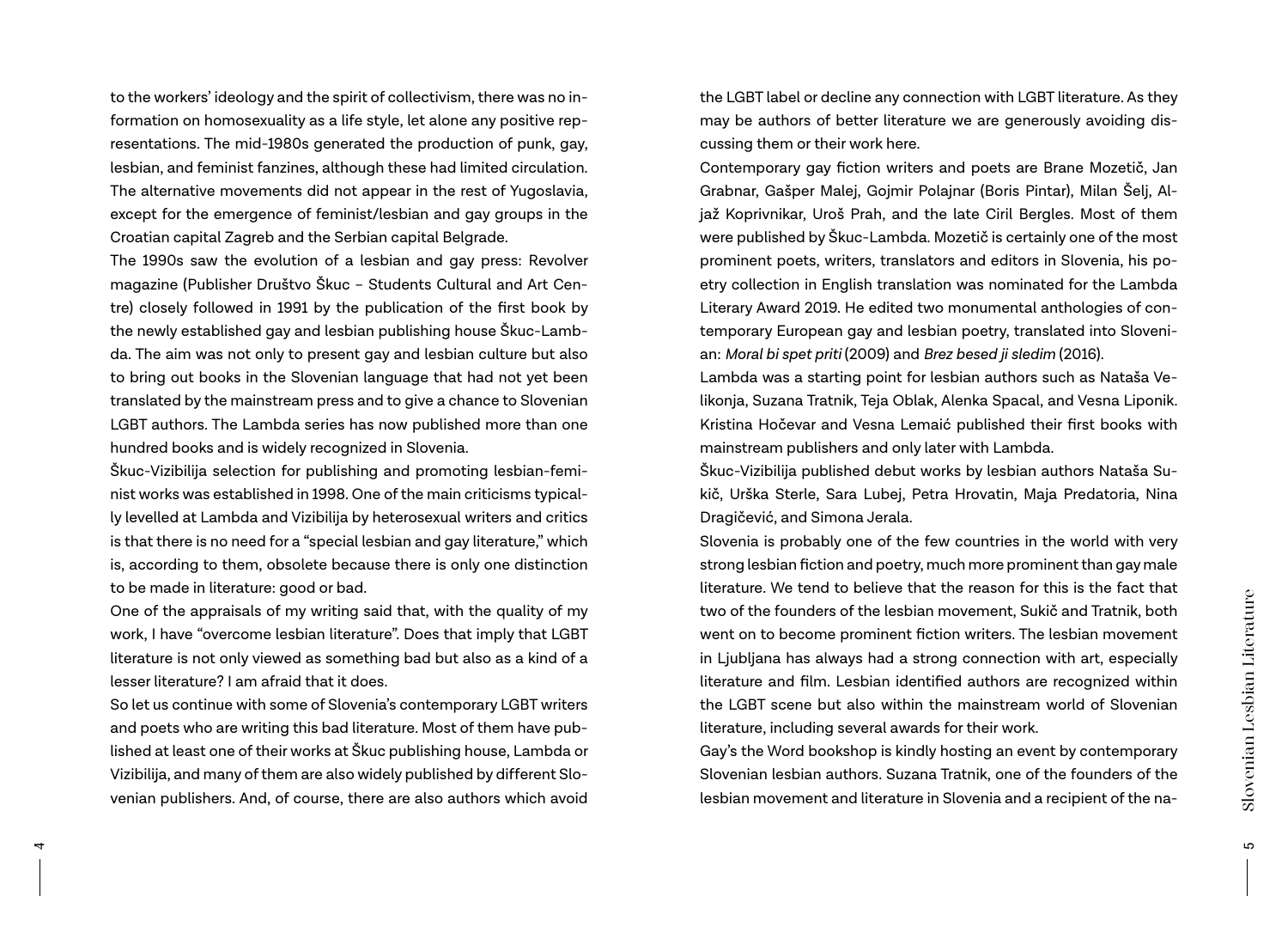tional Prešeren Fund Award for Literature, the Novo Mesto Short Story Award for best short story collection and the Slovenian Writers Association Desetnica Award for Youth Literature. Nataša Sukič was nominated three times for the Kresnik Novel of the Year Award and also nominated for the Fabula Award for short stories. Kristina Hočevar is a recipient of the Zlata Ptica Award from the Liberal Academy and the Slovenian Writers Association Jenkova poetry award. Vesna Liponik is a rising poet whose first collection was published this autumn.

Suzana Tratnik<br>
Suzana Tratnik<br>
Thumber of English translations of Slovene literature. Many English translations of Slovene literature. Many English translations of Slovene literature are published in Slovene<br>
pia often wi number of English translations of Slovene literature. Many English translations of Slovene literature are published in Slovenia, often with support of the Slovene government (*The Slovene Book Agency/Javna agencija za knjigo*). There is also a growing number of small publishing houses interested in bringing Slovene literature to Anglophone audiences. The London-based publisher *Istros Books* (founded 2011) has been instrumental in exposing contemporary Slovene authors to a British audience in recent years.

> For small nations, it is especially important that their literatures get translated into large languages like English. This is not only for authors to gain international recognition, but literary translation is one of the best means for a country like the UK to gain insights into the culture, history, and contemporary issues of places that are less familiar, such as Slovenia. It is also refreshing that *Gay's the Word* is presenting four female and LGBT Slovene authors, Suzana Tratnik, Nataša Sukič, Kristina Hočevar and Vesna Liponik. Female and LGBT voices are unfortunately still neglected in translation. Although there are many accomplished Slovene female authors—and this goes for poetry, prose and drama—the vast majority of titles translated into English are by male authors. Such events, which highlight women authors, and from small countries, are thus important on multiple levels.

 $\sim$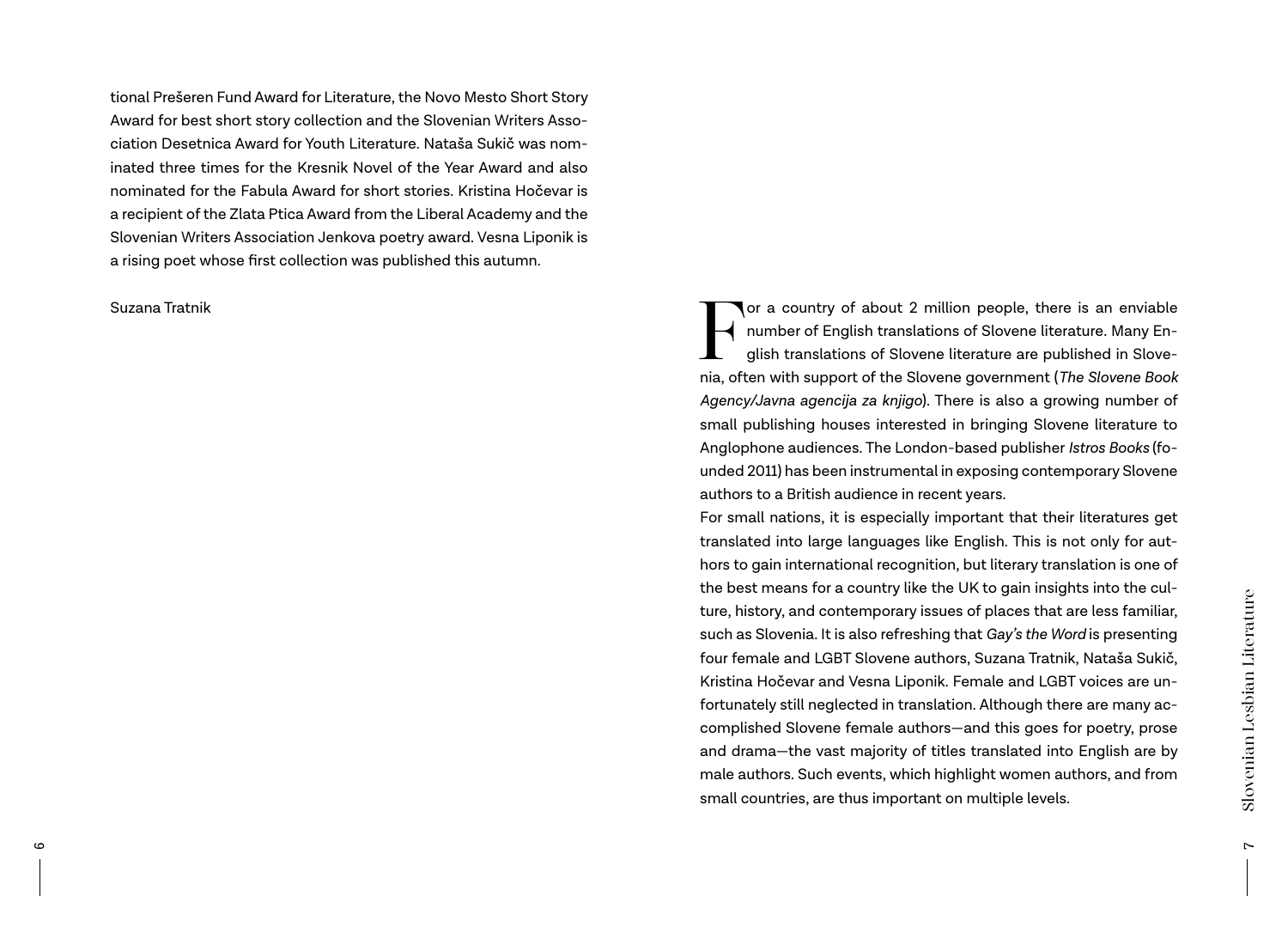Translation is itself a creative act, which brings in new participants and facilitates cross-cultural exchange. As the Slovene lectrice at University College London, School of Slavonic and East European Studies, I have seen this process first hand. I organized several literary events and readings with Slovene authors and academics before which students translated texts and discussed different translation strategies. I don't think any other learning activity engaged the students so profoundly or encouraged students' creativity to the same extent. I am excited for events featuring Slovene authors and their translated works to generate interest for Slovene literature among the wider public in London.

Maja Rančigaj Beneš, Slovene lectrice at UCL SSEES

 $\int_{(1977)}$  is a poet with BA in Slovenian Language and Literature and General Linguistics. She enjoys teaching Slovenian and Literature at a secondary school in



Photo by Elisa Weinkötz Photo by Elisa

Ljubljana, proofreads translated literary texts and recently has started translating prose and poetry from English. The author of six poetry collections, she received the Zlata ptica/Golden Bird Award for her third poetry collection *Little Tails* (ŠKUC Lambda, 2008), and her fifth book *Aluminium on the Teeth, Chalk on the Lips* (ŠKUC Lambda, 2012) won the Jenko Prize awarded by the Slovene Writers' Association. In 2014, Zavod Gulag published a three-way art book combining her poetry and original graphics by Gorazd Krnc. Kristina Hočevar is also one of the poets involved in the poetry platform Versopolis. Her poems have been featured in numerous anthologies and translated into fifteen languages. A German translation of her fifth book has been published under the title *Auf den Zähnen Aluminium, auf den Lippen Kreide* (DSP, 2017). Together with Tomaž O. Rous, she is exploring silence in the sounds of chaotic music-poetry performance.

**More about: www.versopolis-poetry.com/poet/16/kristina-hoevar**

 $\sigma$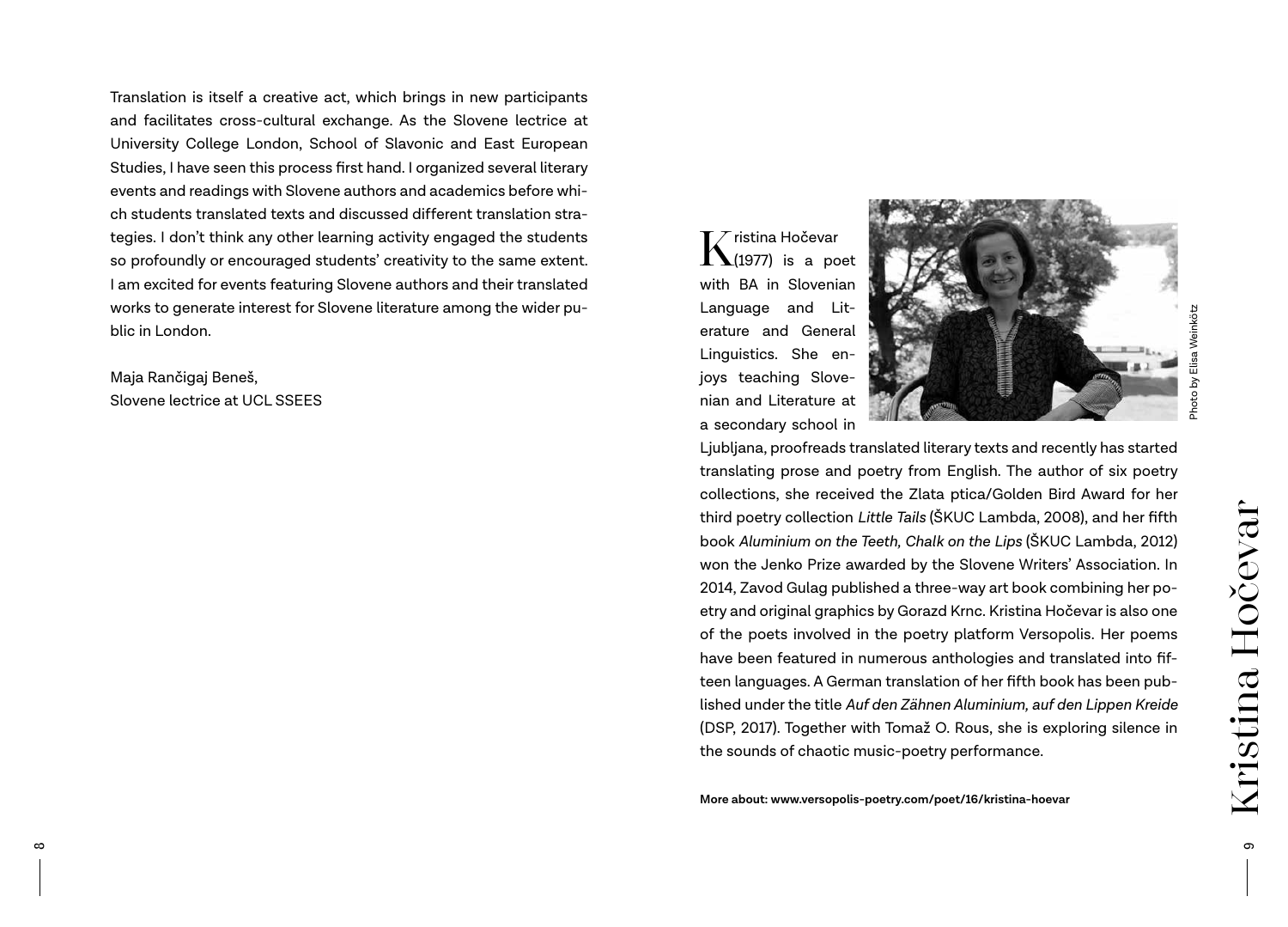| * * *                                                                                                                       |  |                 | you don't talk to yourself in public                                                                                                                                                               |                                          |
|-----------------------------------------------------------------------------------------------------------------------------|--|-----------------|----------------------------------------------------------------------------------------------------------------------------------------------------------------------------------------------------|------------------------------------------|
| my sky is lit and the windows are clean,<br>skyscrapers are gleaming.                                                       |  |                 | (perhaps this is                                                                                                                                                                                   |                                          |
|                                                                                                                             |  |                 | part of dying), you cease talking to yourself. being vigorous, so that<br>in the evening, while looking at the recordings of happy returns, the<br>toddling cubs or noble speeches by noble people |                                          |
| loosen up (I loosen up) your forced posture, a dog is accompanying<br>you, loosen up<br>(I loosen up) your forced movement. |  |                 | invisibly enough,                                                                                                                                                                                  | there appears, among the forwarded mail, |
|                                                                                                                             |  |                 |                                                                                                                                                                                                    | a videoteardrop.                         |
| to place a piece of flesh in the sun, you know you won't. to lift one's<br>arms up, you know you don't.                     |  |                 |                                                                                                                                                                                                    | (Rush, I, 2017)                          |
| alternately                                                                                                                 |  |                 |                                                                                                                                                                                                    | my chest is flattening.                  |
| you're looking at your lit sky                                                                                              |  | but again       | words are                                                                                                                                                                                          |                                          |
| you're putting on bands.                                                                                                    |  |                 | ripping like a wire                                                                                                                                                                                |                                          |
|                                                                                                                             |  | (Rush, I, 2017) | from this                                                                                                                                                                                          | flute chirping into the tea.             |

 $\overline{1}$ 

*(Rush, II)*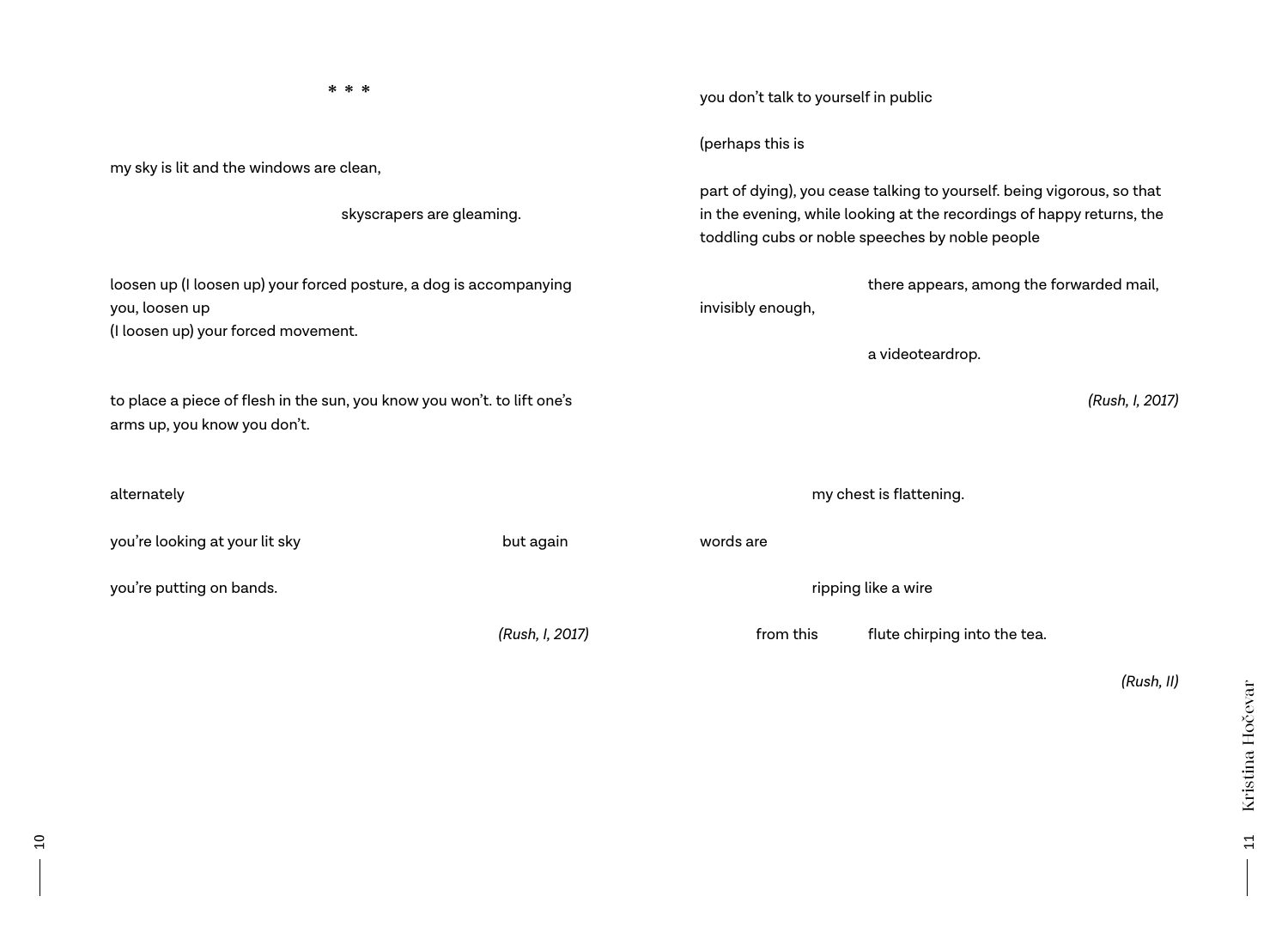break, with a stone you threw as a child at some girl in the yard,

the guilt for all further girls

whom you didn't protect.

 *(Rush, II; 2017)*

you deserve this gain, deceased,

unclenching oneself, deceased,

why the word, this verb sounds like betrayal,

like writing all over love – like betrayal.

*(Rush, II)*

what is it to say that someone died – there's only an indefinable absence,

gathering cancelled documents, unpaid numbers,

the shirts maintain the smell, they were still

much too large

for dancing and new year parties, the smell till the first washing, why say

that someone died, why set up the new imaginary – reality, ease the imagined,

already long ago an early closeness, wasn't talking anymore, but looking;

you two the same in the tuning of strings;

the screen is displaying the same face, writing out the same name, just the undelayable absence,

my love is made of difference.

of the irregularity of pendulum swings,

it began at age eleven.

the season now doesn't pan out it is joined with our hands now.

\* \* \*

at one time, without you I would have already left;

of following the moon, exposing oneself to the sun, of making up, of imagining one's neptune.

| the third and fifth undulation of sound. | you can |
|------------------------------------------|---------|
| also lie down, eyes shut.                |         |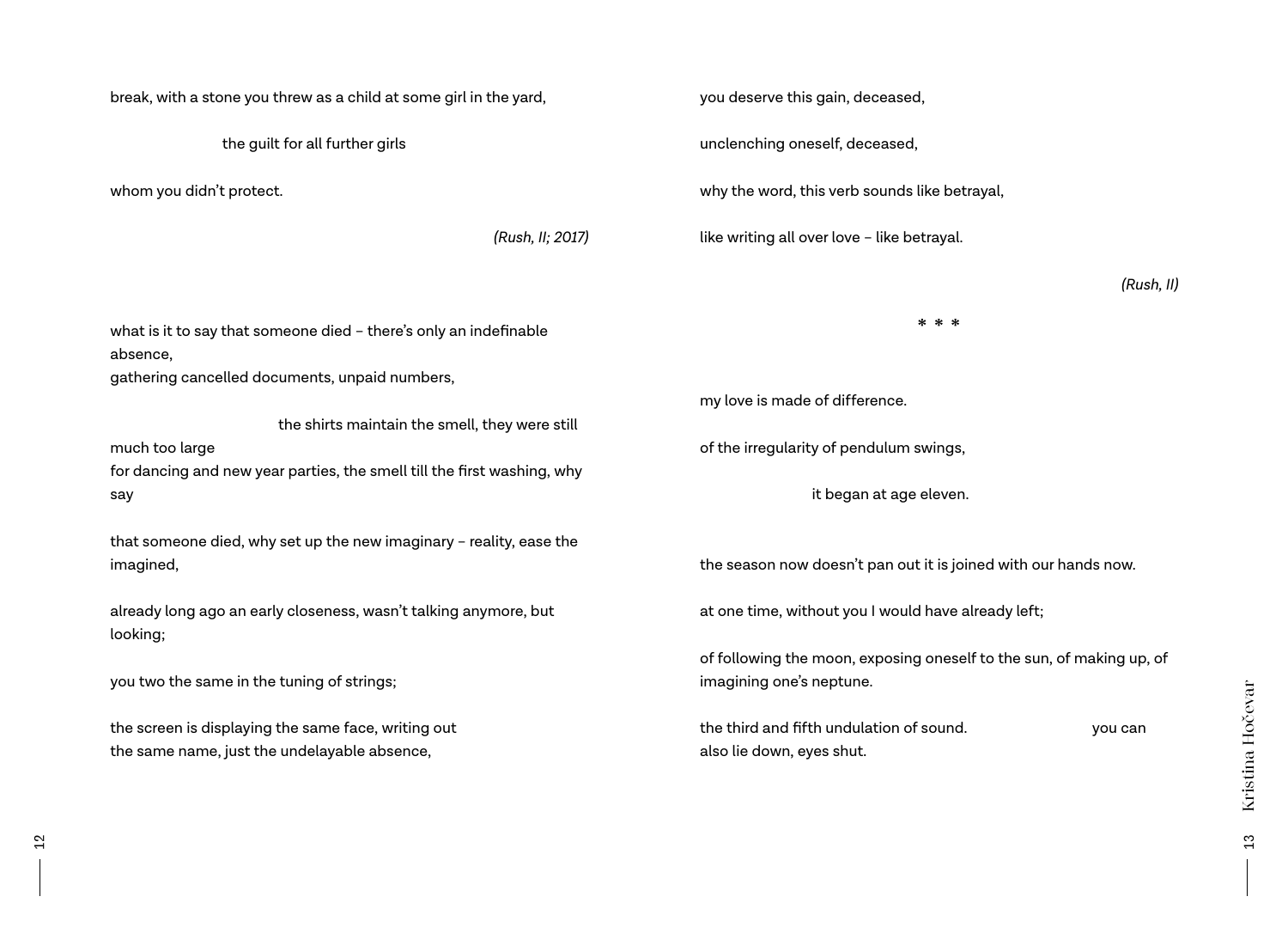in seek-and-seek are its finds.

one day it will be welcome, it's reclining and it will be grace.

*(Rush, III, 2017)*

All poems from Rush I, II, III translated by Barbara Jurša.

\* \* \*

this

un solitary heart is flammable plastic lined with fur. set on

a window ledge:

rustling among the discharge of children into the bungalows and their hermetic silence.

> Translation Jernej Županič *From Aluminium on the Teeth, Chalk on my Lips, 2012*

> > \* \* \*

only these walls are your walls. teams change, sounds alter; girls get younger. only behind these bars your body unfolds – there is no other dance floor.

you watch all of them - yours and the presumptuous; they spawn and hands slither, you breathe and the black sun above us revolves, you electrify and there's no need for difference, in this territory you breathe scarlet, no one can throw iron around these silken necks, there is night and it's day, when we are, we write, when we dance, we write and sounds sway the hips.

and you can only wipe the cocoa powder off my lips.

at these walls you lean with a bent leg. on these vaults you lean with bare hands. there are girls, hints of boys hints of girls. pomegranate nights are washed with glasses of water and here stands your shelter: even though it is sinking

from underneath these vaults you rise:

here your kisses are, in these walls – for only these walls are your walls.

> Translation Andrej Zavrl and Anda Eckma *Aluminium on the Teeth, Chalk on my Lips, 2012*

> > \* \* \*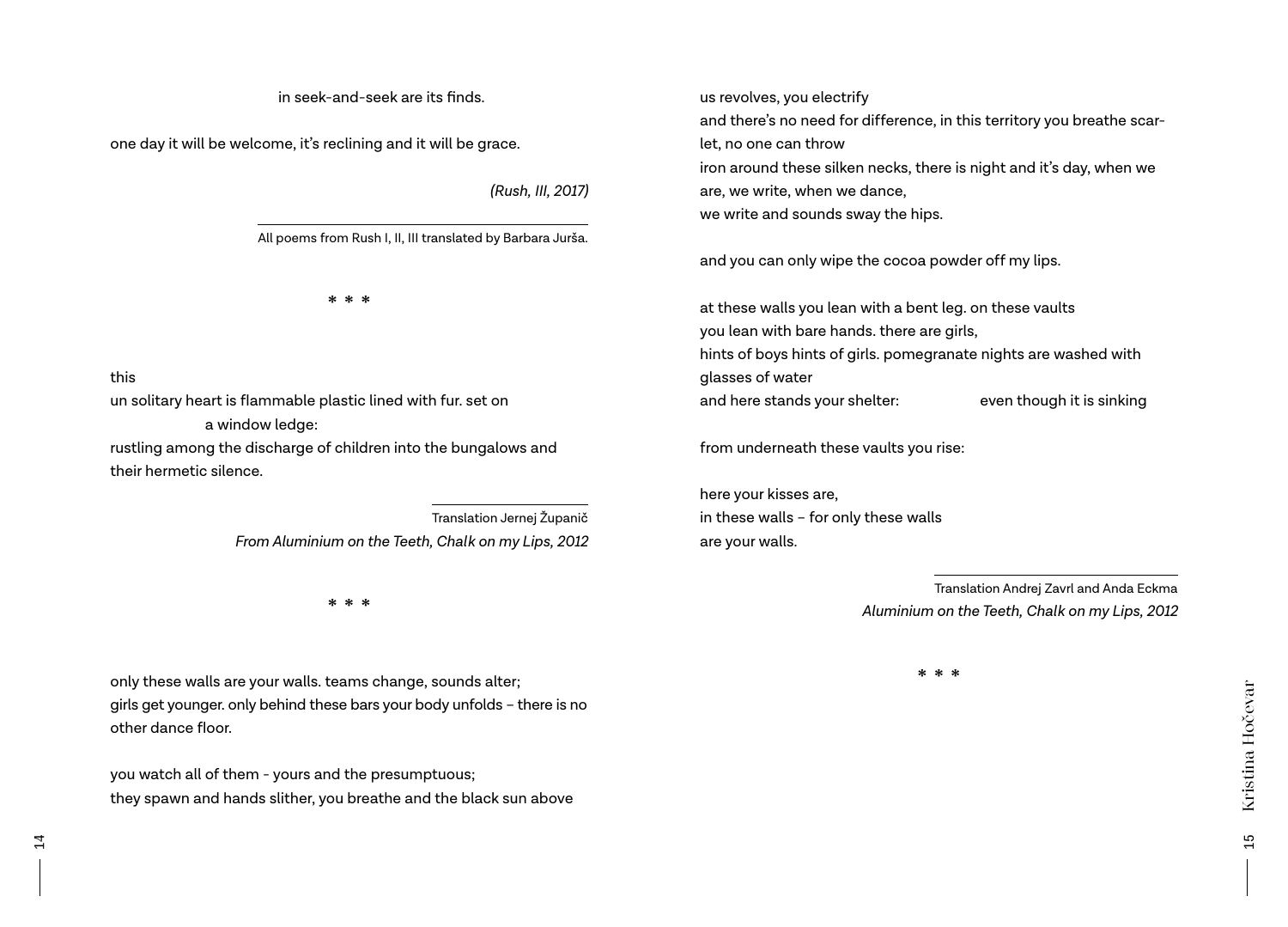a husband you were walking beside her – your husband your tearful woman, past on a bus, and it's nothing, and it's nothing, two decades of love, shadows, stuck together inside a wall; a husband you were walking on zaloška, a darkened body, and most of all lowered arms and two bags, a trapeze coat: a dark husband you were walking beside her Translation Jernej Županič *From Aluminium on the Teeth, Chalk on my Lips, 2012*

\* \* \*

what does jewish origin tell you – not on your bosnian or dalmatian side,

what do you get from employment history, from misguided education, what should

you get from eastern europe, what do you take: as someone who doesn't believe in maps or trusting in illusions.

what do you take, where you're not in a factory and neither will you be in orion: you won't be in orion: what do you take:

somebody that you're not because you are.

*Aluminium on the Teeth, Chalk on my Lips, 2012*

\* \* \*

green on green becomes wrinkled. messages are part marzipan, part iodine. as bad tastes, so the hymen of trust. unravelling in slow motion, red with thinning consciousness.

\* \* \*

on screens, streets, in the studio: all too many dolls. spotlights are powerful, penetrating through the moon. I hold

the bat ready in someone's arms

wrinkled and grey-haired,

the dolls don't outgrow the chairs. not yet. they stare at their profiles with samples of grains.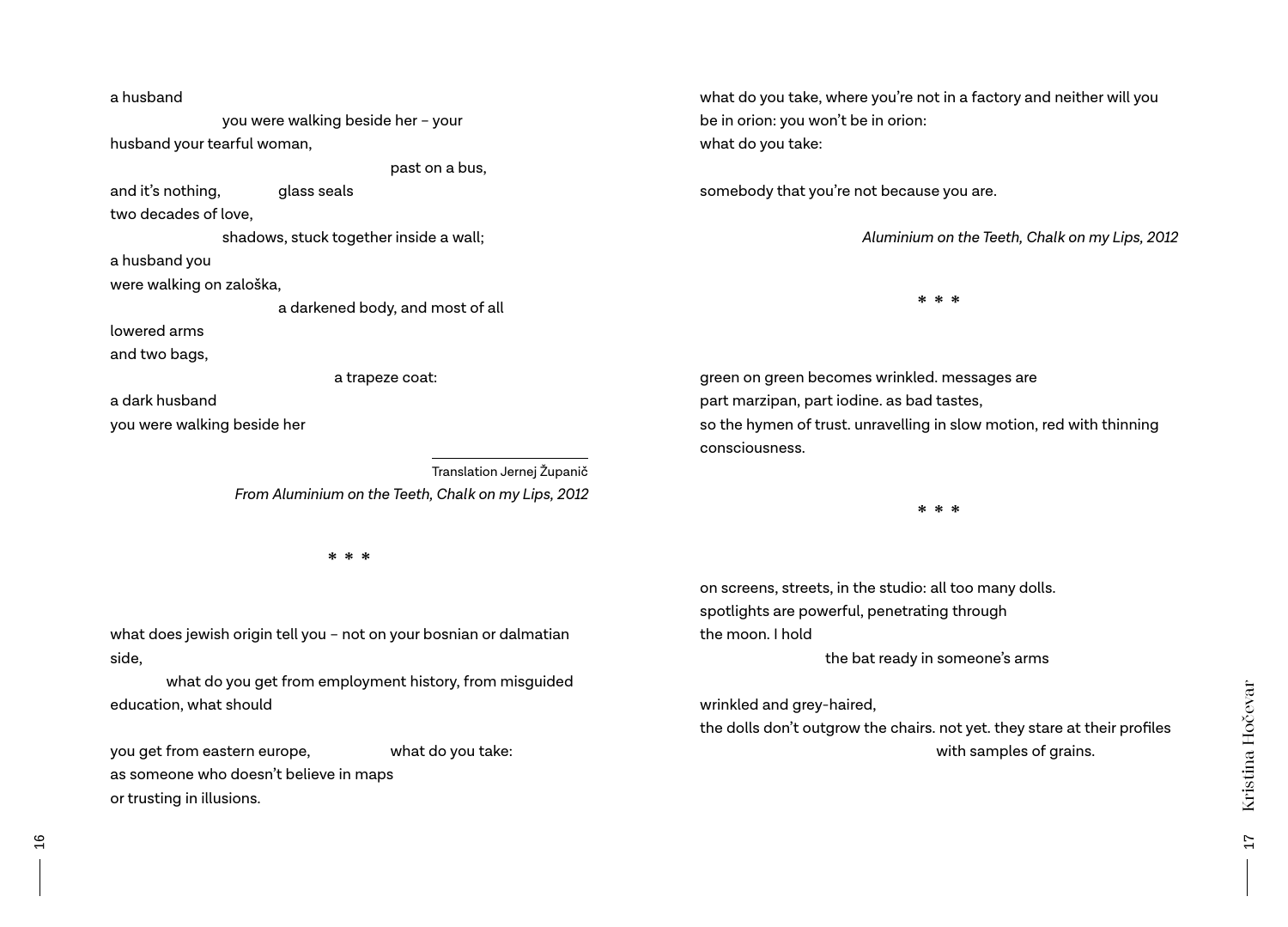you're a child because your cry runs under the classroom desks like a guttural spring.

a child, your cold is larger than your breath. seats crack as you rock.

and you don't sleep for nights nights. you saw the hand, somebody didn't extend it from their clothes. you heard the words, somebody didn't put them into a tree. and games and words are not

softness that resolves.

a child, you are finished. in all boiler rooms

you will be a child, ever more gray.

*From Aluminium on the Teeth, Chalk on my Lips, 2012*

you're leaving. it seems you'll be doing it all your life. although we'll be gone from velvet covers, back rows of movie theatres, staircases in the night, you will, so it seems, always be clinging to my bitter

bitter tongue, my grieving figure. repeating sentences. recoiling, with equal fervour, because of an ancient ancient loss. right before death – yours or mine – you'll dream of a new beginning which is the reason I cower every day. I conform in vain.

we talk (she talks) about nazism and aesthetics and neither of us is a nazi, but because of aesthetics and my fears and I don't have a political discourse, we suffer, her with blinds over, me in the corner,

with tears on the brink of our eyes, late at night, almost morning, we finally screw, both totally undressed.

> Translation Jernej Županič *From Repki (Little Tails), 2008*

\* \* \*

you change clothes when you go work. draw your eyes cause you go work. and cause you work noble things. you straighten yourself, spread your gestures when you go work. you speak more than you have words for. even laugh. laugh even more readily than elsewhere. your shadows are in the other set of clothes. shadows without lipstick or much blood. you build foundations. build yourself. you don't know anymore whether you're disbodied or not. you change clothes and keep quiet

> Translation Jernej Županič *From Repki (Little Tails), 2008*

19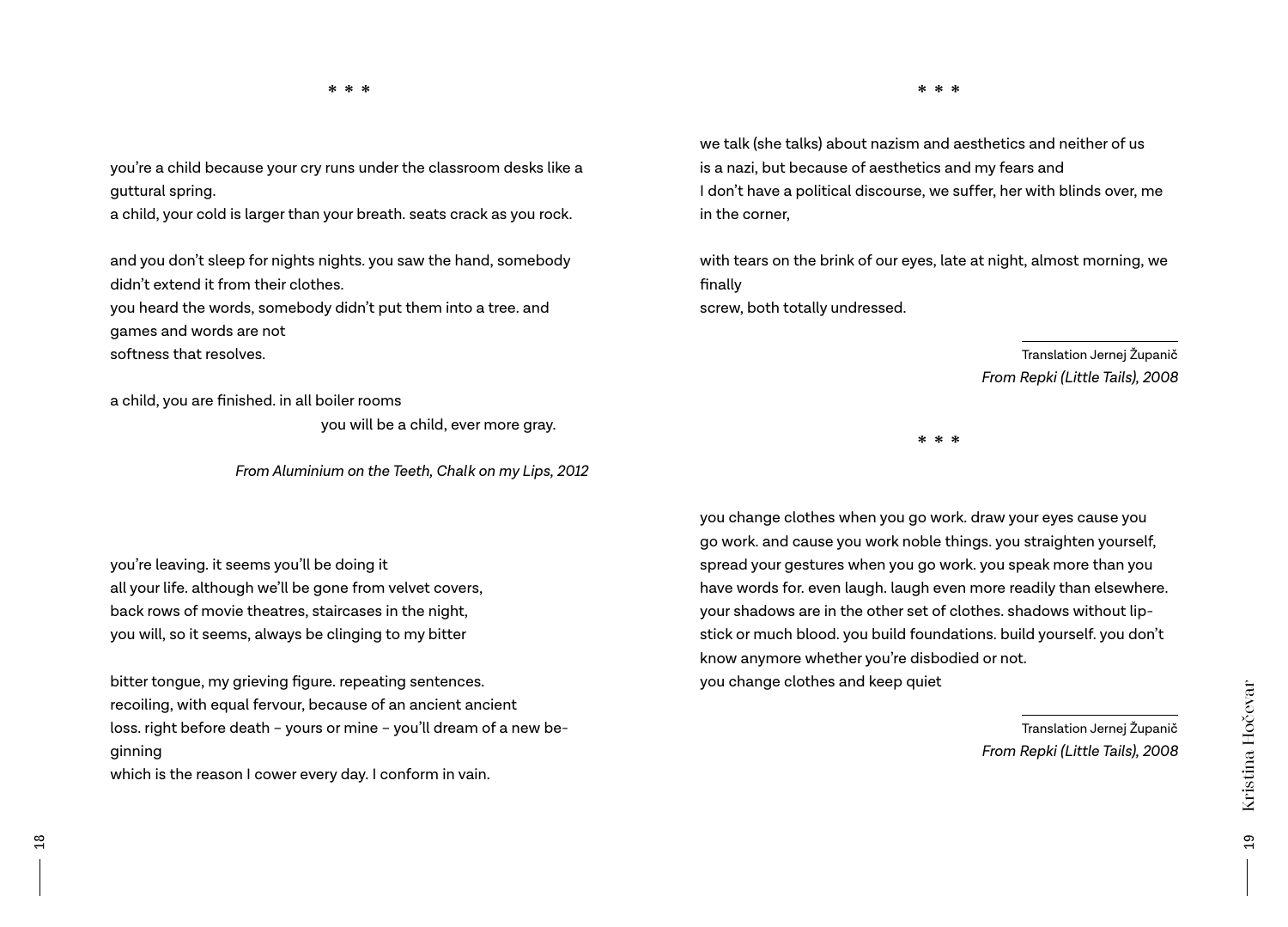#### \* \* \*

I will not have a long gray braid, my hair is too thin already. under collisions, the kisses of planets and in between the clamps of stars, I will be bald-headed.

where my teeth will keep falling into the washbasin, where my body will define the choreography of the day for me;

i will have a sense of humor; where my fingerprints on door handles will

be replaced by holograms on plasmas.

i will not restrict my wardrobe to pastel, beige. my t-shirts will include a hood.

my eyes will have more and thicker curtains;

what will make their creases deeper – i wish to capture every unmarked commitment.

will my forearms be wobbly, will i know how to offer grace differently;

my people, will our ears be closer

will the intervals be

even more elaborate,

even more;

my tongue, rancid, isolated, veinless or fiery with adhesions; will blood be again

#### my favorite trace;

more prominently my ancestors or closer to others, to myself, will i be a mass of memories or their

#### loss, what;

will the spine be, still standing upright, following its own pattern, well, coir pads, my words

#### a blunted katana.

will i be more of a boy or more of a girl: very much both or both molted;

will i be a larch or a meadow

will words be

stores for her consideration will there be questions or will there be carcasses,

and before all that – will i be at all:

 Translation Andrej Pleterski  *From Aluminium on the Teeth, Chalk on my Lips, 2012*

\* \* \*

I separate waste as if believing, I drink from the tap as if helping, I buy fair trade as if it were true, preferring paper to plastic, I'd rather travel by bus or by bike: as if being cleaner, sometimes, not always: yet still leather shoes, softener into the laundry, for dogs the food from chicken farms; and I no longer give junkies change, I no longer give the poor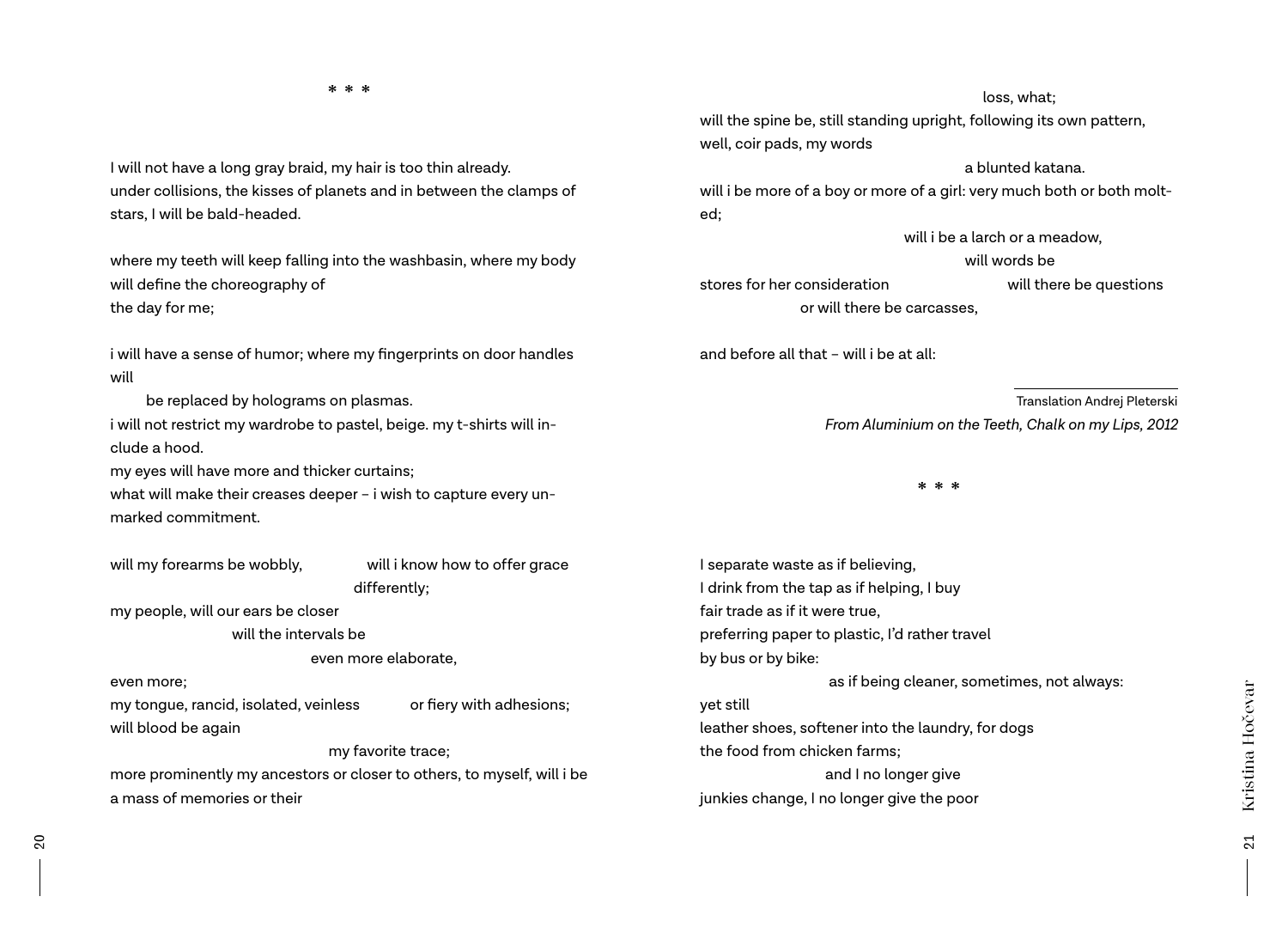a share, I don't adopt animals yet, I don't offer lodgings to the abandoned,

and this world is boiling, roaring, revolving;

so you learn symmetry, but not balance.

you yearn for smell, fence off the green, sprinkle with blood, pass, loosen, tighten, think, block, rise,

and there are years: life: humour, when you don't go for a revolver.

> Translation Andrej Zavrl *Aluminium on the Teeth, Chalk on my Lips, 2012*

> > \* \* \*

### 75

this is a mouth of war. we're hanging from hooks. not as artists, not as circus performers, not fantasy dolls.

 this is a war mouth. here is a war mouth. nowhere a butcher to unhook us.

only flies are getting stuck to the wet blood.

#### 90

if we build a house together, let it have separate entrances: for each of us a mirror

arrangement. if we live together, let us be separate: in ten years at the latest, when

you find a new person for yourself. for sex, for sport, for recreation, for inspiration.

if we're together, we must be kind to each other. we must fuse bone breaks.

neither of us must break her teeth in mud bathing, in counting humans out, or in darkness.

if we're together, and where we're not together.

Translation Andrej Zavrl *From Little Tails, 2008*

\* \* \*

23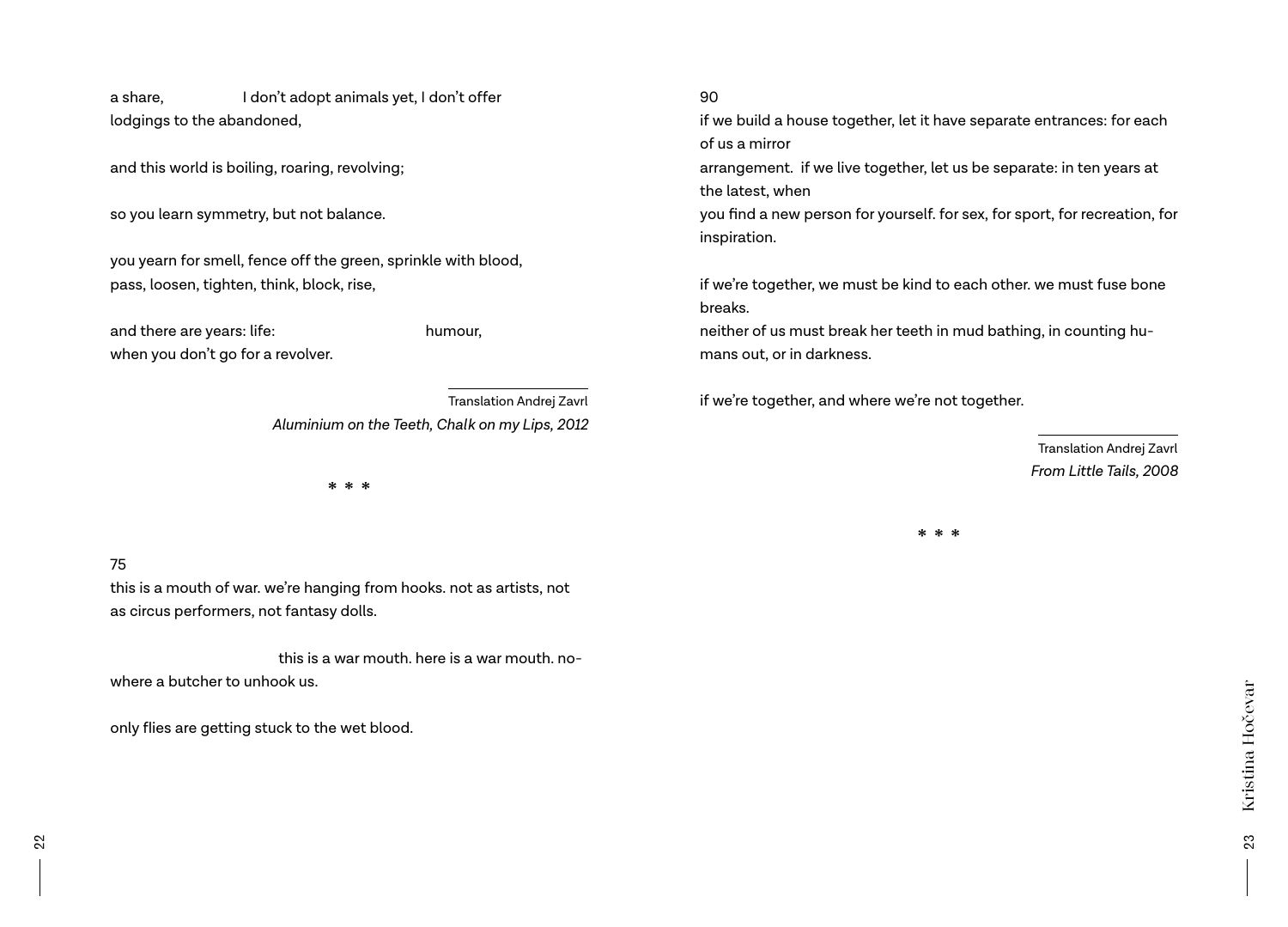Remove my name from the text. Carry out the necessary violence.

Nothing will corrupt us. Moths will not infest. Nothing will be inconsolable.

Remove your name from the text.

Translation Anda Eckman *From Fizični rob (Physical Edge), 2007*

Photo by Tanja Završki



 $\rm V$ <sup>esna Liponik</sup><br>(1993, Maribor) is a postgraduate student of comparative literature and literary theory and Slovene language at the Fa-

culty of Arts in Ljubljana. Her work has been published in several literary magazines including Idiot, Literatura, Dialogi, Apokalipsa and mosaik22. She has been translated into Serbian, German, Hungarian and English. Her first poetry collection *Roko razje* was published this autumn by Škuc-Lambda. She is a member of the Lesbian Quarter Festival Collective and works with For the Animals!, a society for the assertion of animal rights.

25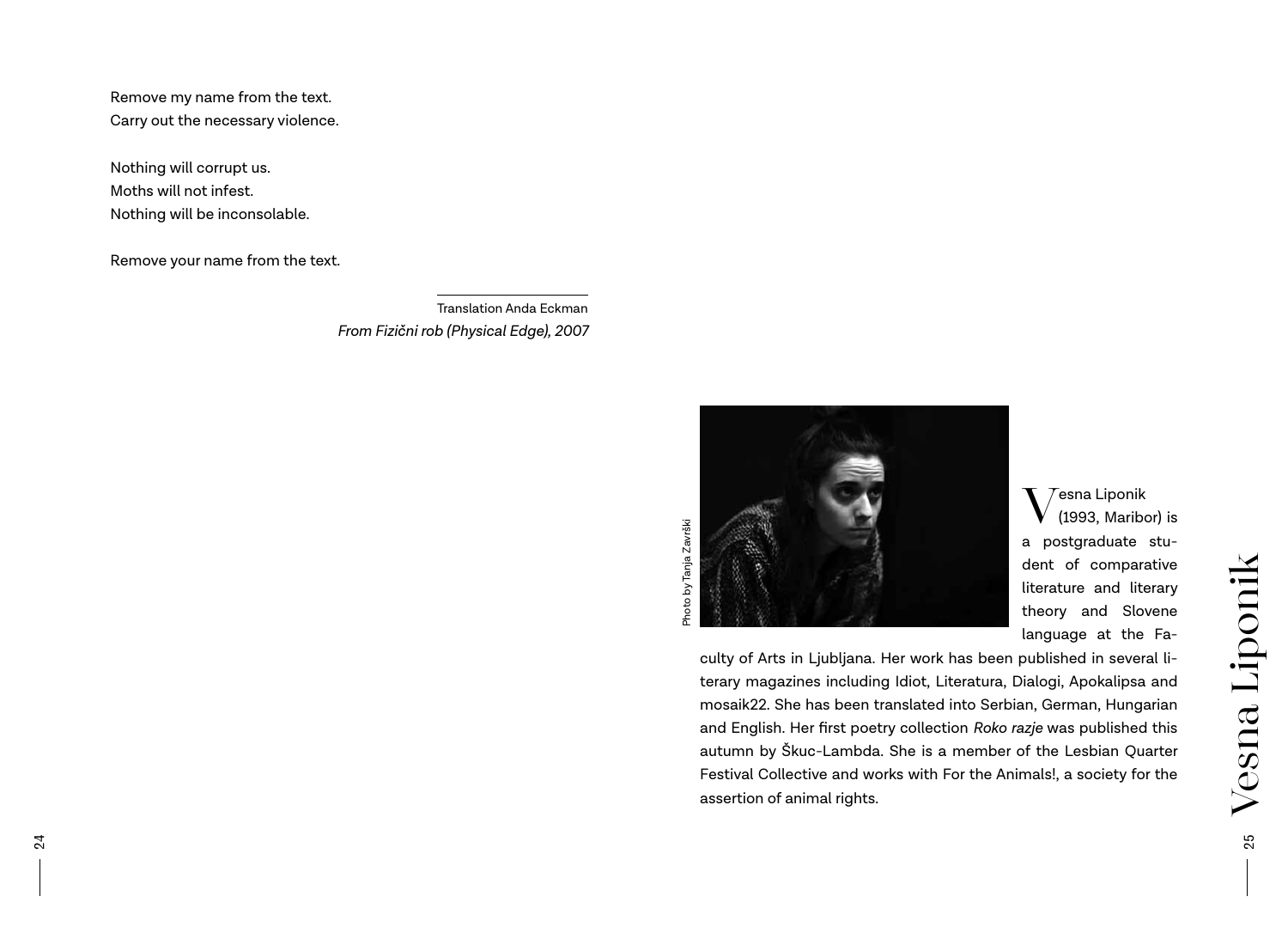but don`t you want to run sometimes run through something hidden so nobody sees you however let them all be there to watch

#### **humour**

\_\_\_\_\_\_\_\_

one night in the orchard I see my father lying interred in the innards of an absent apple tree and out of his torn back sprouts a scabbed twisted trunk he laughs and I know he`ll turn the whole thing into a joke

Translation Erica Johnson Debeljak

#### I.

during the evenings you wait at the shore for them to swim by you catch them and kill them pound them against a stone until their bodies are silent until they stop twitching then you wrap them so that they will be safe so you won`t see them shining sliding visions so that there are fewer fewer of them each day

Translation Erica Johnson Debeljak

#### **interventions**

without removing the cut-off head without ever removing it since *then* at all from the rising terrains (softness lumpy sticky oozes into voice) I grub out *the old elstar* roots divaricated filaments fresh warm sticks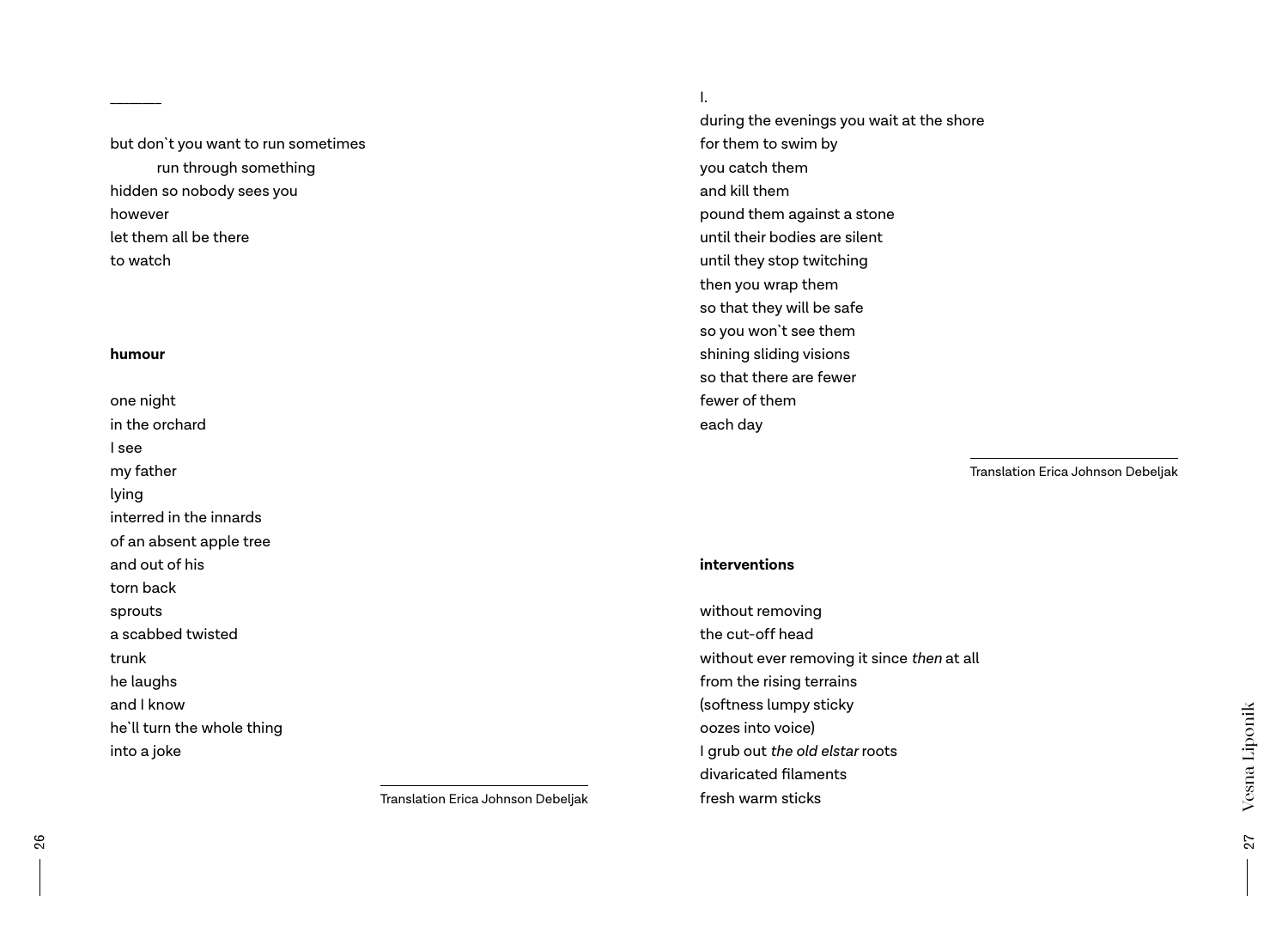(inside still pliancy) in moderate plunges hands stimuli an exposure like a draft of believing a timely seizure of matters that dashingly slip into something fixed listening how the voice is not part how it shines without filling without head on knees with crawling hands from throat to shudder postponed dwindling

I fold a hole again gnarled heads with round necks I stroke uprooted skin I pull to (eat)

\_\_\_\_\_\_\_\_

I fold again a hole this is after when hands hurt

\_\_\_\_\_\_\_\_

\_\_\_\_\_\_\_\_

the forest burns have you named the forest  $my$ do you think that`s why it burns

#### *for paka*

and she keeps me she clings with traps of all hair above water she bursts sharpens vegetation wet quiet body with all the weight to the fur I accelerate she pulls the paws out of the blanket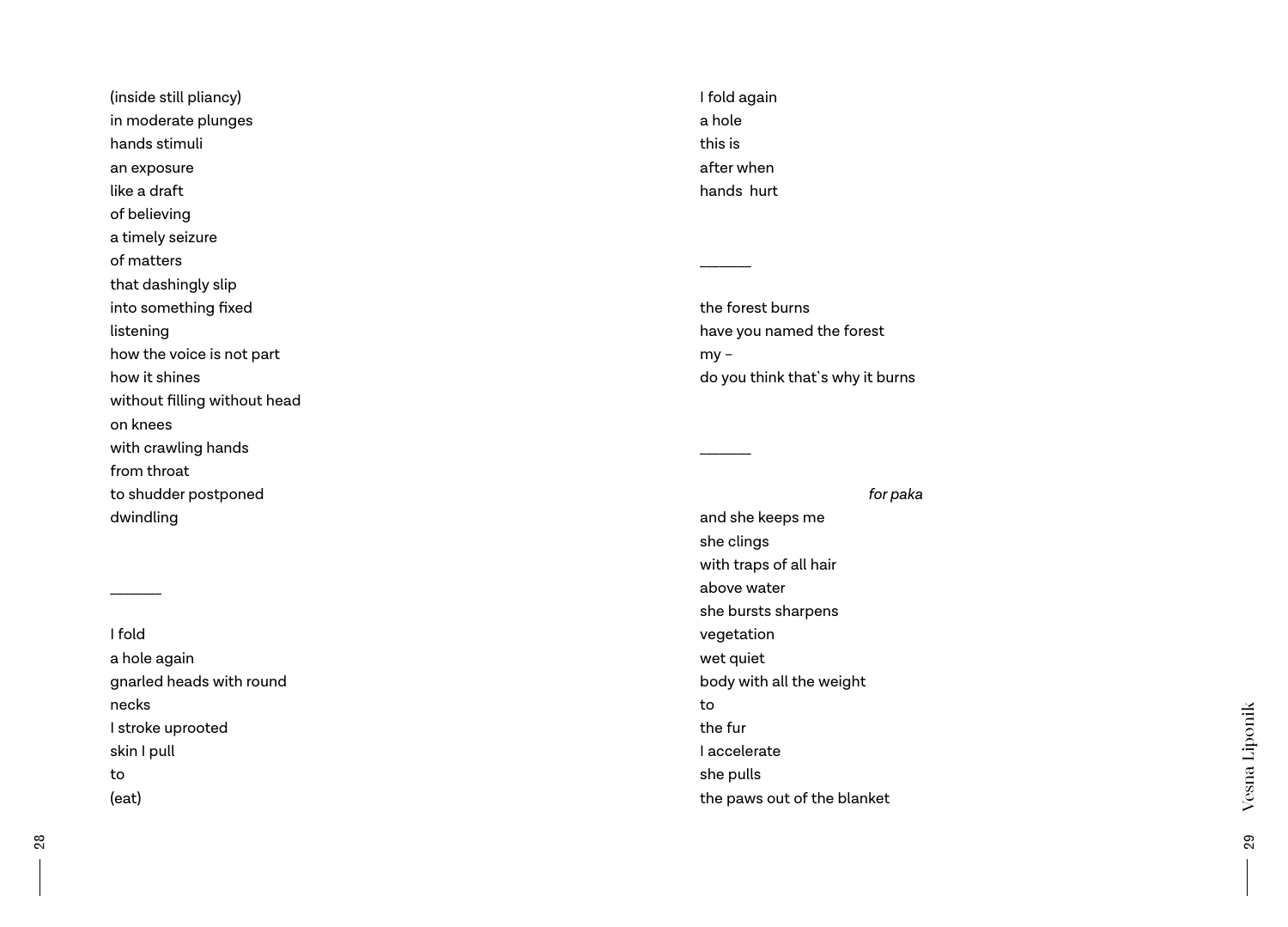take off so things so in the face of they fall apart enormous and clumsy and take off so with their so hands against only to in the face of explosion bare and to I feel like in breakthrough enormous and enormous and clumsy and in the face of they fall apart so I hold bare and take off

\_\_\_\_\_\_\_\_

if death is not utopia you stick together hours are hands the apple trees are thwarting them do I press them enough into language sonja's topaz head all hands and hole and blood

\_\_\_\_\_\_\_\_

\_\_\_\_\_\_\_\_

little one you scratch a trough hard plastic and I`m afraid it will be in the sea then it will you know I`m so small now so I`m all there I like you again before little one I don`t know what you think what racoon I did wash you close to morning give you to bed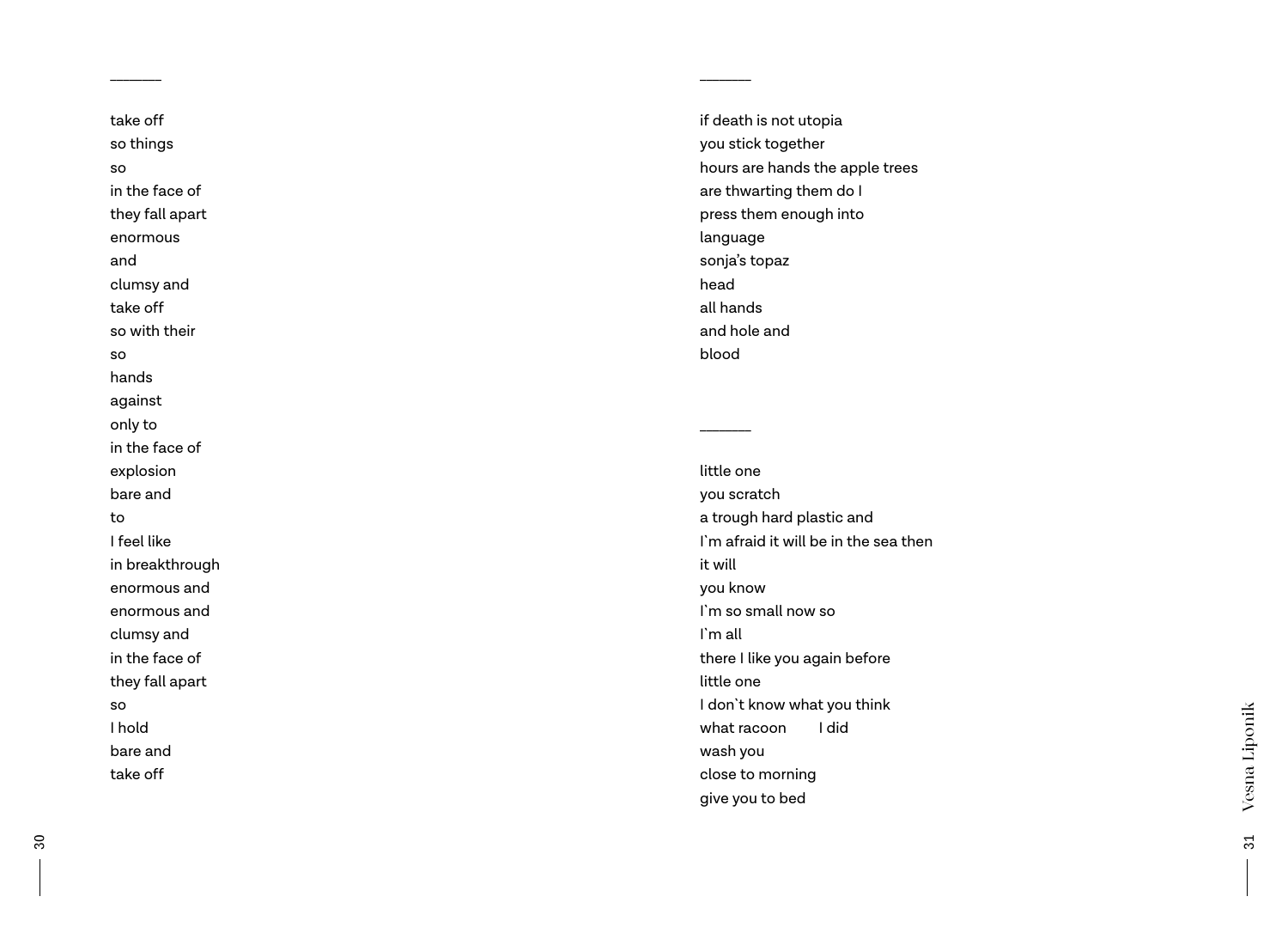then again I ran again a room a night and bambo and I think I know we are both there through nose body the night returns to a tunnel between hands bent tumescent and you seek me there where hands

\_\_\_\_\_\_\_\_

\_\_\_\_\_\_\_\_

she goes completely mad when she`s above me I`m above her all of her mouth tongue and hand and all I still don`t know how to still can't undo rather I disperse

the rabbit ran with rabbit mask he was touching the death

The rest of the poems translated by Vesna Liponik

Nataša Sukič (1962) is a longterm lesbian activist, DJ and the first openly lesbian Member of the Slovenian Parliament. She was a co-founder of Škuc-LL, the first



Photo by Vesna Liponik Photo by Vesna Liponik

lesbian group in both the former Yugoslavia and in Eastern Europe (1987) and she is currently a member of the Lesbian Quarter Festival Collective. She made her debut as a writer in 2005 with her short story collection *Desperadosi in nomadi* (Desperados and Nomads), followed by another short story collection *Otroci nočnih rož* (Night Flowers' Children) in 2008 which was shortlisted for the Dnevnik Fabula Award. Then came a change in direction from short stories to novels: 2010 saw the release of her novel *Molji živijo v prahu* (Moths Live in the Dust), followed in 2013 by the novel *Kino* (Cinema), which made it into the top ten for the Kresnik Literary Award, and *Piknik* (Picnic) in 2015, a finalist for the Kresnik Literary Award. The latter is Nataša Sukič' fifth literary work that is elusive in form as it can be read both as a novel and as a collection of short stories. Her latest novel *Bazen* (The Pool) was published in 2018 and again made it into the top ten for the Kresnik Literary Award.

Nataša Sukič

Nataša Sukič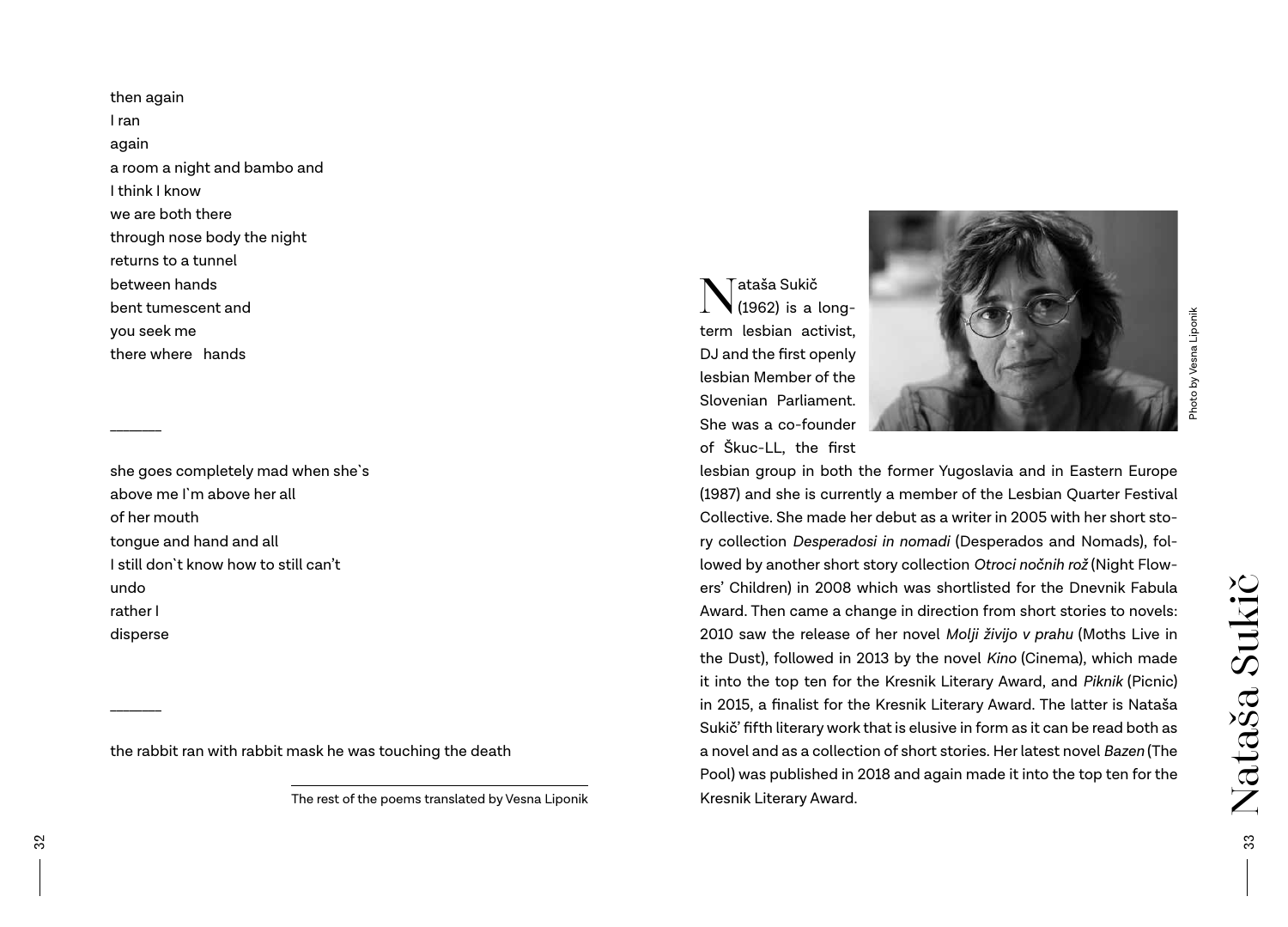Nataša Sukič is fascinated by dramatic visions, erotic madness, frustrations, obsessive reminiscing, gallows humour, divine beauty, reaching for the unknown, and confronting nothingness, to which she adds allusions to modern pop culture (either film or music). In addition to innovative images and an atmospheric feel that doesn't seem forced even when the setting moves from Ljubljana to Paris or New York, Nataša Sukič makes use of gargantuan multiplication and randomly assembled stories.

# Confessions of a Diseased Mind

# Hidden

A woman, who is just reading about the Romanians who steal bank card PIN codes from ATMs with skimming devices, sees a figure coming down the street, shamelessly, completely shamelessly, I must say, swinging his hips, like one of those blond bimbos lining up in front of the train station, although, of course, it's not just those kind of hussies that loiter around there but also boys who love to suck other boys' cocks and this scum bag in his silk skirt with a lady's hat and a powdered nose who, despite that pecker down there, imagines he's a broad, must be the main attraction in the park behind the station. He's actually the kind of slut that not only sucks dicks of various jerk-offs but also walks around showing off his muscled ass in that silk skirt he's wearing. No respect, I must say, and shamelessly, he struts his stuff to various punks, who, of course, have nothing else on their minds but foolish thoughts, really foolish, and we all know what that is. Anyway, this one here, who thinks he's a broad, as if he had a fanny and not a wiener, and even if he had it cut off he would still be a deformed man, is parading the streets in the middle of the day, right in front of the noses of these pimpled punks high on testosterone. What is that if not a provocation? Yes, it's a provocation, no doubt about it. In broad daylight, instead of doing it at night, at least, somewhere where people like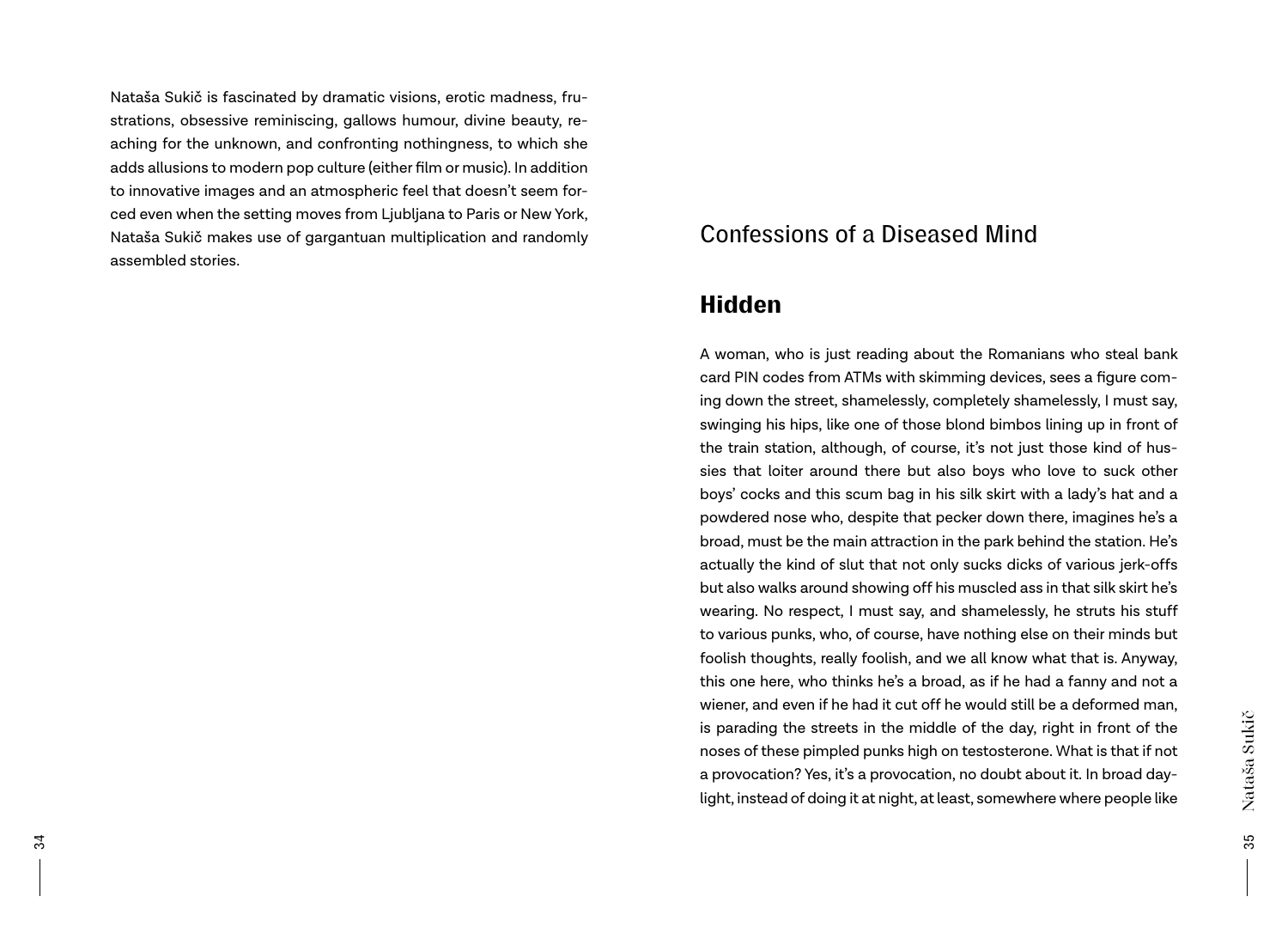him gather. The world we live in. Gypsies multiply like vermin and beg on every corner, and on top of that, this feminized pussy! People like him need one of those bikes without a seat, a big fat bar for his faggot chimney, and away he goes down the hill to the station and straight on the train for deportation! That would put an end to it. And our lives would be normal again, like back in the day when this was a respectable neighborhood free of crime. How can devoted parents raise their teenagers, pumped up on hormones, if these cocksuckers keep ruining their efforts to bring up their children right? It can't be done in these conditions. No wonder all parents are so nervous. All sorts of things are going on. Pedophiles, faggots, gypsies, all sorts. Like that woman at the market, the one that the punks call Sister Square, said the other day, when I told her about this one, who dresses like a woman, life is like that, that's just the way it is. She just sighted and said, you can't do anything about it. But to hell with it, something has to be done. You can't just take things like that. The worst part is, he comes here every day, same time, and every single day, I must say, he squeals with that sweet little voice, how awful, when he asks for two packs of blue Gauloises. What a voice, like listening to a goat giving birth, it makes your stomach turn. And his eyes wander and he keeps turning his head here and there and is not capable to concentrate for two whole minutes. It's best to stay clear of those who don't look you in the eyes, that's what the janitor's wife would say, God rest her soul, because you can't trust them. She had a nose for these things, I must say. When that girl, the doctor's daughter from the third floor, was kicking the ball around with the punks on the playground, the janitor's wife knew straight away that something wasn't right there. Girls don't play soccer and don't walk like cowboys. That one didn't even brush her hair, it was all one big knot. A beehive, like the janitor's wife would say, and she was right. She really had a nose for these things, I must say. The poor mother of the girl gone wild, who acted like a boy. What a mess. And this one here

wants to be a broad, even though he's a man. The world's gone mad. That classy lady was also right, the one that comes by every day on her way to lunch at The Ole Traditional, a really classy woman, a person of principles, there aren't many of those around in these crazy times, she was right when she said that everything was wrong because girls wore pants and boys had long hair.

You never know what a man who never looks you straight in the eyes is capable of. Two packs. When does he have the time to smoke them? And where does he get the money? Once you're retired, you can't even afford bread and this one is on welfare and treats himself to two packs of cigarettes every day. Expensive ones, for that! Maybe he uses them to lure punks into the bushes, we all know punks like to smoke but don't have the money to buy cigarettes every day. He's sly as a fox. Using cigarettes as bait. That must be it! People like him shouldn't be allowed to smoke. If they could limit alcohol for kids under eighteen, they might as well make a law that those who dress up in women's clothes and have a wiener between their legs are not allowed to be sold cigarettes or alcohol. These are dangerous people and they should be forbidden from as many things as possible. Even public transport because there are a lot of kids there. And access to school areas. These kinds of regulations are necessary, I must say. Where on earth did you see that laws were equal for everybody; rights or no rights, let them whine about rights, we didn't even have those in the time of the Commies!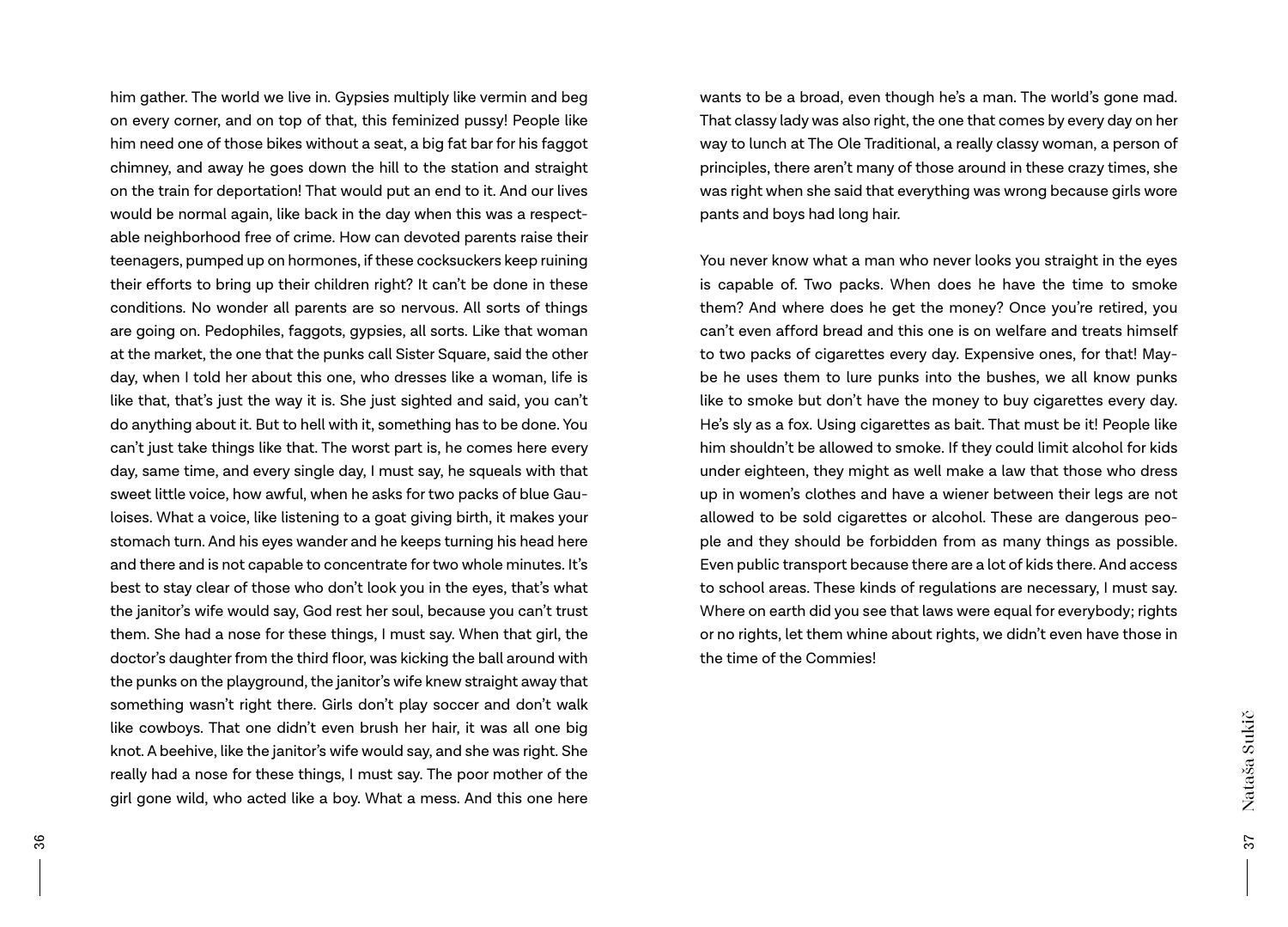# Rage

"Why shouldn't I start bitchin' and actin' like a gypsy or a cefur 1 or a muhammad and they'd build me a house. Fuck they would. They take care of 'em gypsies like they were angels. And hundreds of citizens 're homeless and no one gives a shit."

"There ain't no equal justice under law, cookie. Just like there ain't no roof over a goat's ass. It's all fucked up in this here Looney Land, seriously fucked up. You're not the brightest bulb in the house, cookie, if you haven't figured that out! You have mosques all over Europe, from London to Paris, ain't that right? Have you been to Londonstan? And whatta you know 'bout Paris? That there ain't no more Parisians! You see, cookie, that's how it is. That's the fucking situation. You did right coming to us, cookie. Ask yourself how many people got their citizenship for a couple of thousand fucking tolars $^{\scriptscriptstyle 2}$  and can't even say five words in our language. Whatta you think, cookie, should we get ourselves a Catholic church in the middle of Baghdad? You see, cookie, we just wanna be left alone. We've had enough of 'em Commies and the last thing we need's the islamization of our beautiful country. We always were and always will be nationalists. You know, keep your foreign shit out of our country. It's like that, cookie. And you're wrong, cookie, if you think the only problem's those gypsies and faggots and cefurs. You forgot 'bout those muezzins. He won't just sing for you at seven in the morning. He'll sing for you at four a.m. in the summer. You'll just be comin' home from a club and then even this muezzin won't leave you alone. Be happy the fucking mosque isn't standing yet. When a camel's drinking water from the Ljubljanica<sup>3</sup>, it'll be too late. These are facts, cookie. Facts."

"I heard you do nothin' but whine and cefurs just keep on multiplyin'. All 'cause some smartasses think you can't do nothing against cefurs. They should be taught a lesson. We went to the seaside during vacation and this one guy was yelling raus $^{\rm 4}$  and jebem ti mater $^{\rm 5}$  and then when we parked the car in front of this grocery store, this one cefur spat on our car on purpose and no wonder my old man went after him and almost killed the bastard. So no wonder I'm bitchin' and my old man's bitchin'. People're so stupid. Kiss the Germans' asses and clap to the Chetniks<sup>6</sup>. No wonder things are the way they are. Looks like those who fuck people in the ass 're better off."

"Calm down, cookie. I'm with you on those cefurs. And that faggot that comes by here every day 's really one sick bastard of a queer. We'll come up with something and clean up the neighborhood a bit. I know this one dude that took one of 'em out. The kid's weird and doesn't really wanna hang with the boys, but he mummified that guy in cement like it was nothin'. Smart kid, good student too, they never caught him. And he'll think of somethin' to do with this faggot, don't you worry. And we'll take care of the rest. That's why I'm tellin' you, you did the right thing coming to us. And you have what it takes, too. I just want you to understand we have to take all of these problems seriously. You don't solve the mosque problem by knocking out a fag. And it doesn't make the gypsies and cefurs any more afraid of anyone. The police don't have no rights these days. It's fucking crazy, cookie. When the gypsies trashed that bar and the police got there, this one cop flipped out and kicked that gypsy's teeth in and he almost lost his job for it. That's why the police're afraid to do anythin' 'bout it. Who'll do it, if not us, cookie?

<sup>1</sup> Derogatory term for immigrants and their descendants from other Ex-Yugoslav countries [Translator's note].

<sup>2</sup> Former Slovenian currency [Translator's note].

<sup>3</sup> The river that runs through Ljubljana, the capital of Slovenia [Translator's note].

<sup>4</sup> Go, get out, originally from German [Translator's note].

<sup>5</sup> A swear word used in Serbian, Croatian and Slovene, literally "fuck your mother" [Translator's note].

<sup>6</sup> Members of a paramilitary unit who collaborated with the occupying forces and fought against the Slovenian Partisans during World War II [Translator's note].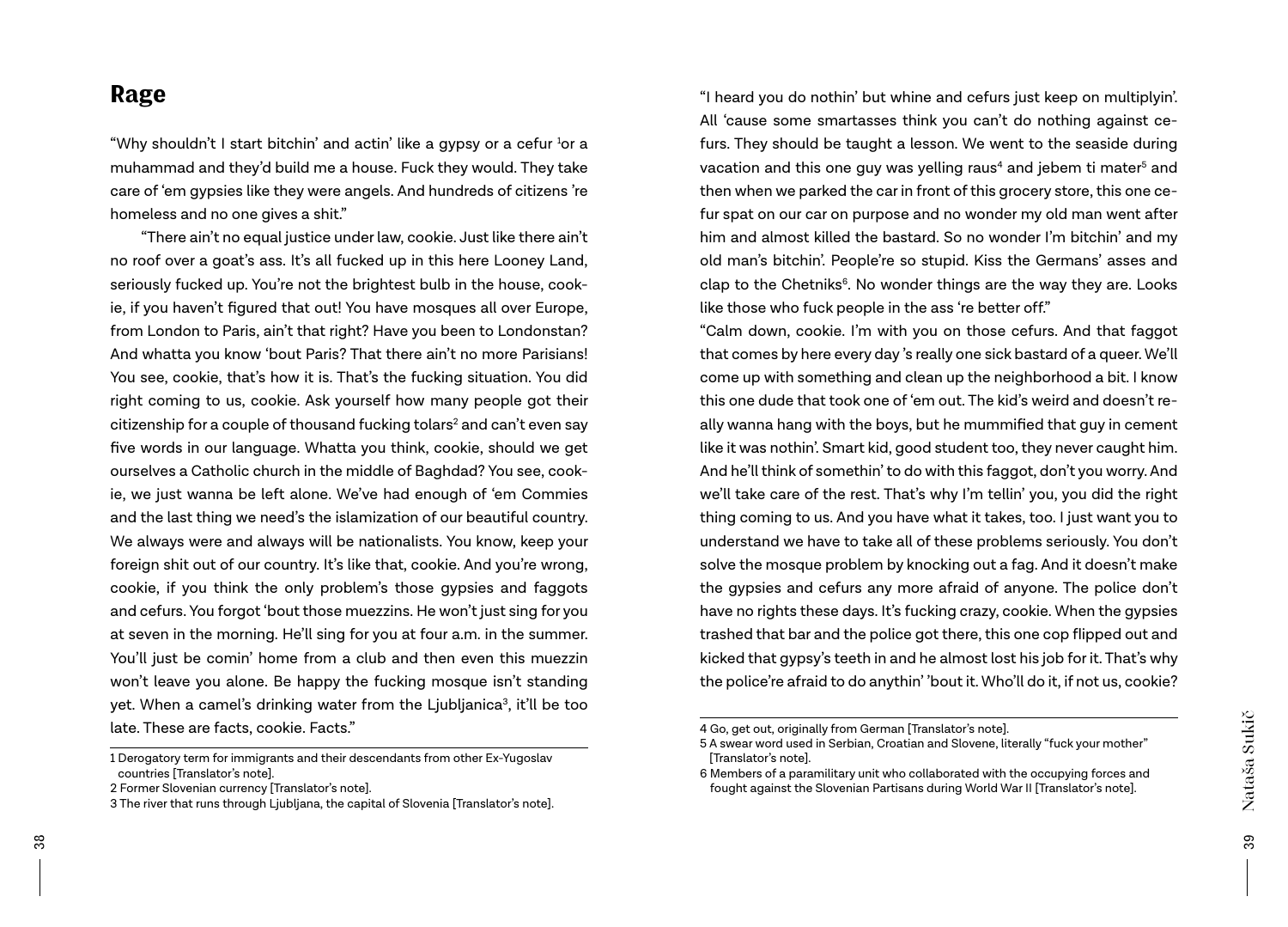That's how it is. No one wants criminals, the mafia, queers and liars for neighbors. No one in their right mind, cookie. That's why we're gonna do somethin' 'bout it. The more boys we have, cookie, the sooner we take care of 'em scums."

# **Hate**

The man with a puffy face and pouches under his bulging eyes turned the telescope towards the sixth window from the left on the third floor of the brick apartment building by the river. The woman with whom he had been sharing everything in life for the past thirty years just went out for shopping, which meant he had at least two hours all to himself. Two hours of peace, pure luxury. She did not like him to spy on other people through this tube with magnifying lenses, she did not think it right, some sort of weird morale kept her from doing such things, even in secret. And she did not believe him he had the telescope for watching the stars. He had bought piles of books on astronomy, the star chart laid spread out on his desk, but she knew he was lying, that he did not even know where the North Star was. Her disdain, which she had inherited from the old toad, that icy stare of hers when she let him know without saying a word that she thought he was worthless, enraged him. He did not have the strength for all that.

"She'd always thought she was better than me", thought the man with a puffy face and pouches under his bulging eyes bitterly. "These Protestant snobs like to think they're something better, that they're fancier, more civilized and smarter than others." He would never forget the day when she first introduced him to her folks. A man could never forget the icy scorn flashing from her mother's eyes. But the old toad

knew how to restrain herself. With a cool air, she served them biscuits and coffee in the glass porch, where they had a beautiful greenhouse, full of creepers and exotic plants. He noticed the red spots on her neck. She was reserved and cooly polite. It was only years later, in one of the fierce fights between him and the woman with whom he had been sharing everything in life for the past thirty years, that he found out the reason for serving them on the porch was because she was ashamed in front of the other relatives who were there for lunch that day, she was ashamed they would see her daughter got involved with a Papist, like they called the Catholics there. This got straight to his heart. He was deeply religious and a devout Catholic, he went to confession and mass regularly, he knew all of Father's sermons by heart, he prayed every day. He adhered to Christian teachings as much as he could. With a true heart, with his body washed in clean water, he stood in front of her and her daughter and the old blowfish never liked him; she was looking up at him from Hell even now with those crossed icy eyes, wondering how her daughter could make such an unfortunate mistake in her life.

The man with a puffy face and pouches under his bulging eyes did not want to remember all this. The old toad humiliated him on the very first day and continued to humiliate him for ages, until she finally croaked. Her stony look let him know how deep her contempt was, time and time again.

"I don't have to take this, I really don't", he told himself every time when they were driving to the town forty miles away to see her folks. He was humiliated and infinitely furious at the old hag, but he did not have the intention of fighting with the woman with whom he had been sharing everything in life because of that wicked crone.

Pure luxury awaited him now. He would have two hours all to himself and do all the things the woman with whom he had been sharing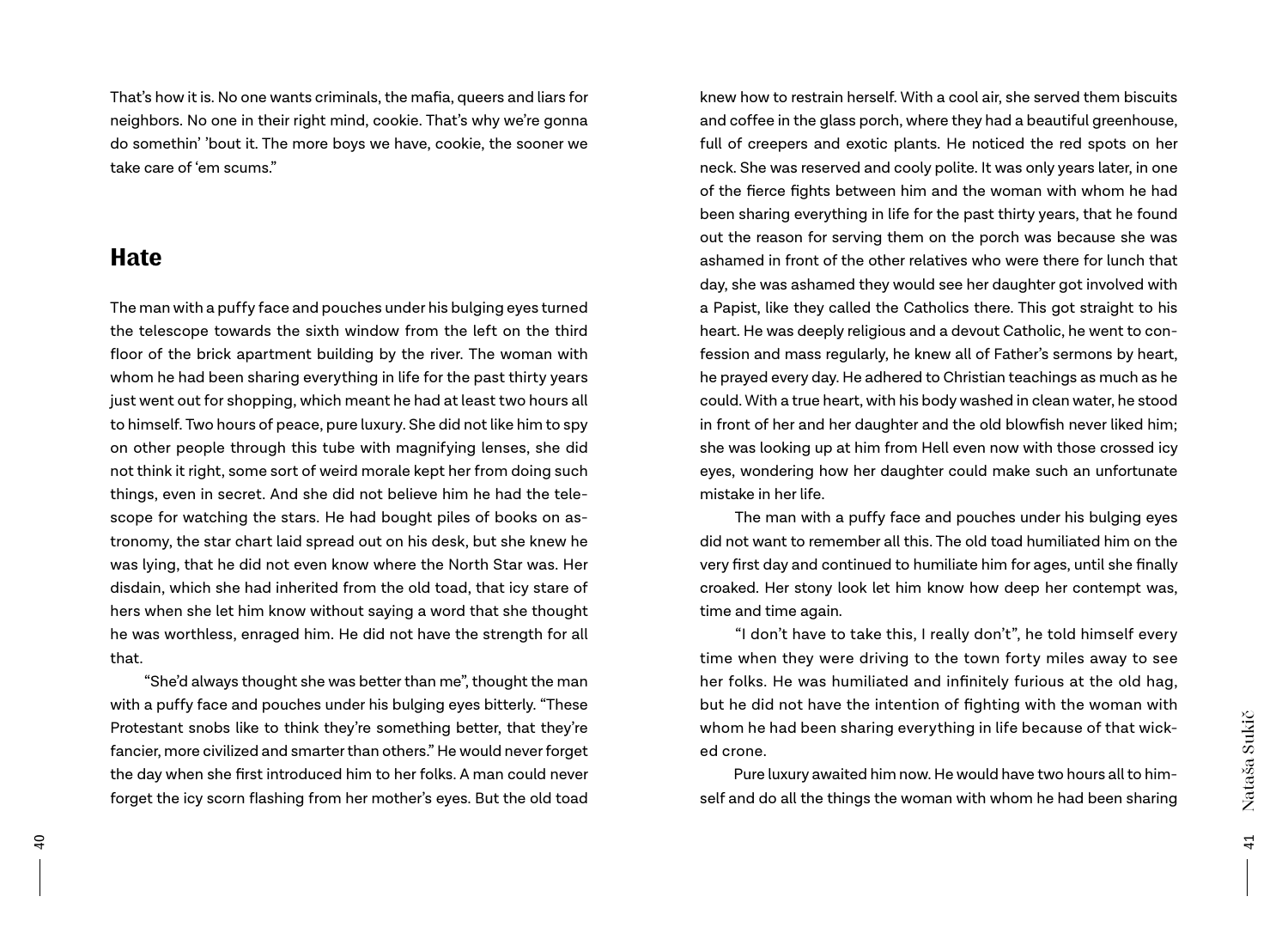everything in life for the past thirty years found annoying. He would turn the telescope towards the window of that lowlife who dressed like a woman. The broad with the hairy ass who did what the brother of the woman with whom he had been sharing everything in life for the past thirty years did.

"But of course, this fairy, this perverted fruit of her body was, no matter what, something better than him in the eyes of the old toad; he was an esteemed French professor at an esteemed university. Who cares if mister professor hides garters and silk panties under his man's suit. Who cares if he fools around in toilettes and bushes with little boys who would do everything for some cash."

He had seen him in action, this dull, immaculate mamma's boy. It was sometime in the summer, when the family gathered to celebrate the toad's birthday. He had to admit the old hag hid her age well. Seventy years old and hardly any wrinkles, she only got bloated around the waist as if the old cheapskate was hiding a register full of cash. She never gave them anything, not even when they were broke as church mice for a while. The old hag hated him so much she didn't even feel sorry for her own daughter when the money was tight.

It was at that birthday celebration that he saw him with a boy. He and mister French professor drove up from the city in a shiny red Peugeot convertible with the top down. These two were fooling around behind the house and, looking at this obscenity, he was overcome with rage. He saw them flapping their horny tongues, touching down there and, for the first time, he realized how few people there were who were still searching for God.

"There's no one, almost no one who would do good, people are full of swears, lies and bitterness", he thought. "How sick is this world, pure horror, and we, the people, are supposed to be one in the body of Christ? With this pansy, I am supposed to be one body, to serve the

Lord together with him? Never. With scum like that, never!"

As a devout Catholic, he always tried to do good to all people, but what he saw behind the house was too much. How could he defeat evil with good when he felt like a pile of burning charcoal had been poured onto his head? How could he love this lewd deformation of a faggot like himself? It was just not fair, it was not fair that the old witch loved this pervert, who fornicated with little boys, and despised and hated him, an honest and devout servant of God, from the bottom of her soul.

*Translation Špela Bibič*

*From short stories collection Otroci nočnih rož (Night Flowers' Children), Škuc-Vizibilija 2008*

# Freedom

## (An Excerpt)

It's nice to look out onto the mighty Manhattan from Jen's Brooklyn window while listening to the sounds of jazz and bebop. Driving here from the airport, that crazy Cuban kept repeating – Don't you worry about a thing, this is America. The radio was just playing full-blooded black bebop and the taxi driver – his name was Juan – was snapping his fingers and tapping out the rhythm on the dashboard in excitement … Yeah, yeah, yeah, he sang, and I had to admit that the syncopated rhythm of the great Dizzy Gillespie was deadly contagious; and although thicker and thicker beads of sweat were forming on my forehead, from exhaustion and from sheer excitement, my feet were itching to dance. I grabbed for my sunglasses and cigarettes to hide behind the dark lenses and a cloud of smoke. That Cuban guy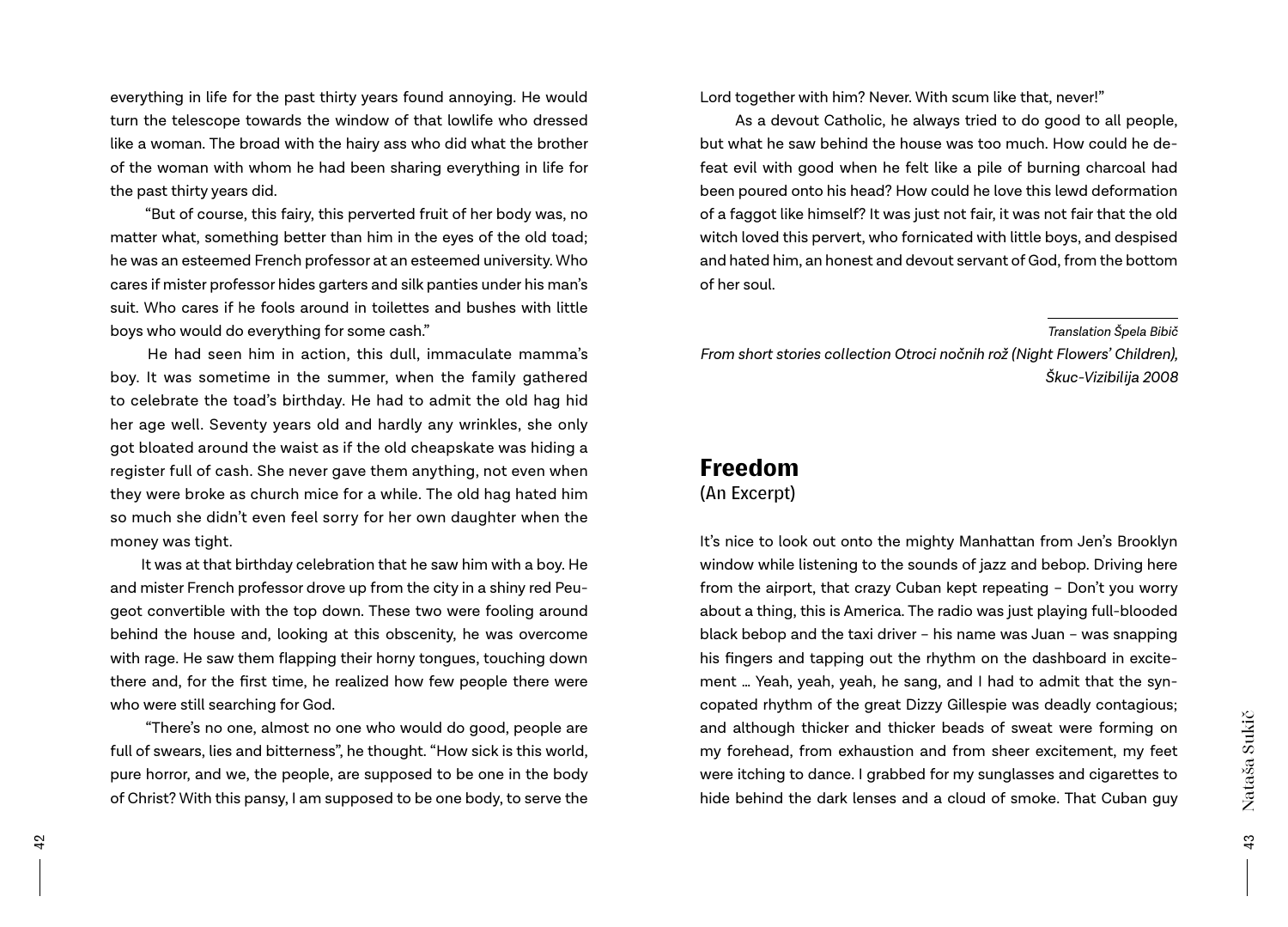was completely crazy; the whole ride there, he kept fluttering on his seat like some bird, groaning and cooing, tap, tap, tap …tapping on the dashboard, shaking his small bird-like head sitting on top of his bamboo-like neck this way and that, singing his lungs out, all the while anxiously repeating his mantra of the promised land of America – Come here, he said, all my friends and relatives are already here … don't you worry about a thing, this is America …

His enraptured face creased into a broad smile … Yes, yes, yes … It was nice to see someone who was so happy; the cars were honking, the avenues were blaring and he expertly navigated his way through it. Where did you say you wanted to go? he screamed … Vanderbilt Avenue 147, just drop me off at the entrance, please … I'm sooory, wheeere? The pale sun is quivering, half-hidden behind a rain cloud, disappearing crescent by crescent behind the sharp edges of box-like rooftops; a tortoiseshell mass, cinnamon brown, funhouse mirrors, carnally-tinted tea with milk, the cup is a glaring abyss … … I instantly flush at the thought of Ana's lobster-red nipples, her sweet buttons in the shape of snail shells. To hell with it, I'm going to beat the sun like Jack, the screwed up boxer from that Charles Bukowski story, I say to myself, I'm going to leave behind those days of tepidness and, blending into the rustling rain coats and capes, in the heat of the drizzling morning spilling onto feverish avenues, I'm going to kiss that pale sun, really, to hell with it. I'm exhausted from my long-haul flight over the Atlantic; all I want is a refreshing shower, some tobacco and a bed. Hey, Jen, do you smoke in the bedroom?

Um, I don't but you can, you can do anything you want, she laughs, I'll be damned if you can't. But don't go taking too much advantage of it now that you know, she says, grinning, fixing her hypnotic brown eyes straight on mine, making me turn away in embarrassment for a

moment. I won't, no, I say, putting on a theatrically meek face, I know, I know, I'm really lucky and I'm deeply grateful for it, I go on exaggerating. That you are, exclaims Jen, laughing, really lucky! What can I do, I like you …you've always been my weak spot, it's awful, but what can I do … Jen never misses an opportunity to have a little flirt with me; she's like the wind blowing from all sides and is very persistent in her coquetry, she doesn't let up, not for anything. She's standing right behind me and I can feel her breath on my neck. No, I say to myself, not this. But Jen has a heart of gold, it's hard to turn down someone like her. She already tried something when she and Christine were in Ljubljana. I play dumb, pretending not to understand her hints. Every time she gives me that look my face turns red as a beetroot. It drives me crazy, I don't want her to think I'm like some poor girl from Kentucky or South Carolina, scared to death because her path has unexpectedly led her to New York, to this incredible festival of light and freedom.

My shyness is truly impossible; it hangs from my foot like a ball and chain. At the sight of my spotty neck and red cheeks, Jen lets out a teasing giggle and gives me a slap on the back. Well, she says in a somewhat disappointed voice, puckering up her lips, why are you looking at me like that? I'm not a ghost. With a sort of sadness, I watch her tiny hips and the fine lines of her shoulders and neck, cursing the cruel fate that has made me so inept. Contact for Is this freedom, I say to myself, girl, have you ever been truly free, even for a minute?

> Translation Špela Bibič *From novel Piknik (Picnic), Škuc-Vizibilija 2015*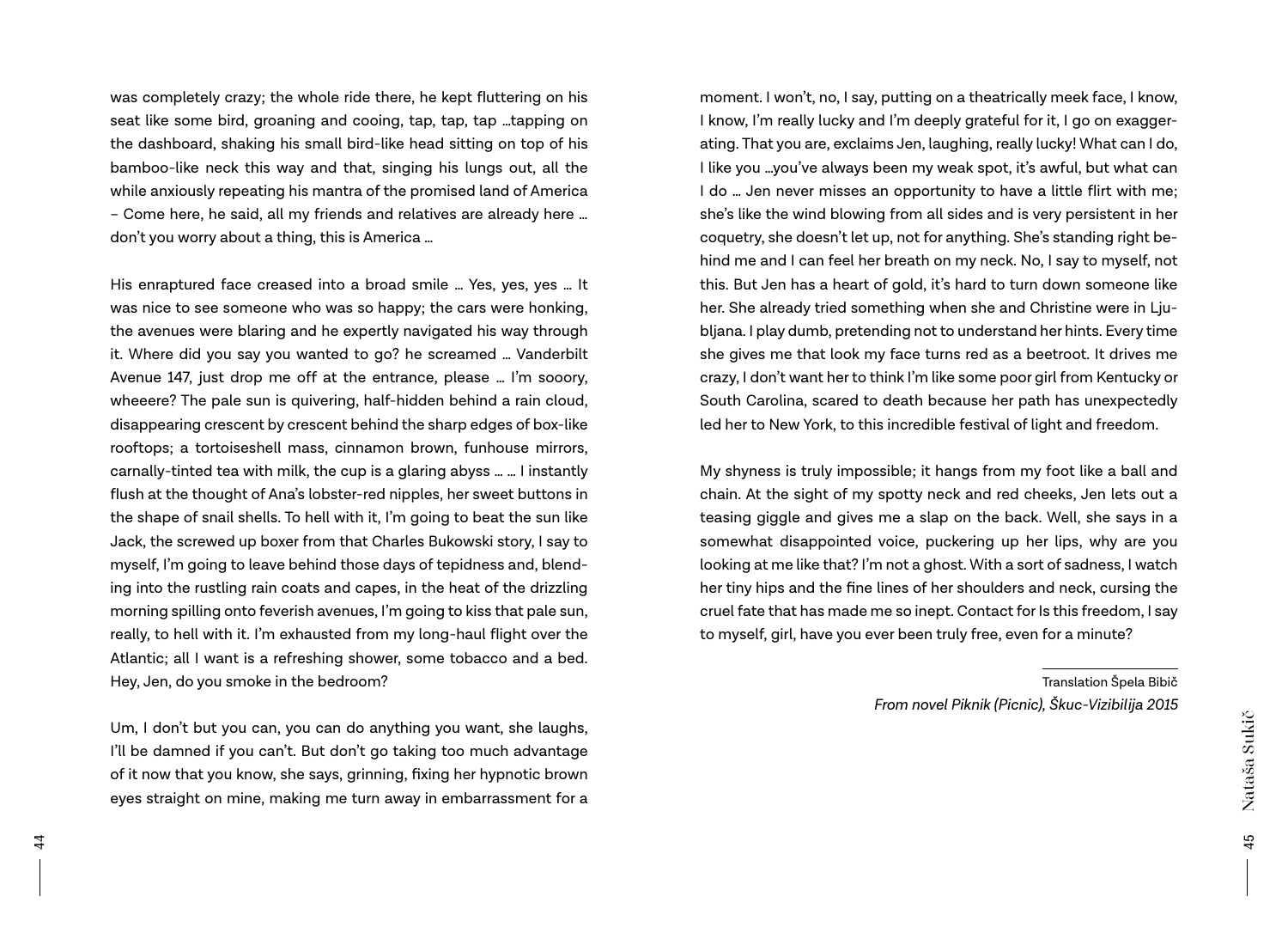

# Suzana Tratnik<br>S(1963, Murska Sobota, Slovenia) obta-

ined her BA in sociology from the Faculty of Social Sciences at the University of Ljubljana, and her MA in gender anthropology from the Institutum Studiorum Humanitatis in Ljubljana, where she lives and works as a writer, translator and essayist. She has been a lesbian activist since 1987, and is a cofounder of Škuc-Lezbična sekcija LL, the first lesbian group in Eastern Europe, and a programmer for Ljubljana's LGBT Film Festival. Tratnik has published seven collections of short stories: *Pod ničlo* (Bellow Zero, 1997), *Na svojem dvorišču* (In One's Own Backyard, 2003)*, Vzporednice* (Parallels, 2005), *Česa nisem nikoli razumela na vlaku* (Things I've Never Understood on the Train, 2008), *Dva svetova* (Two Worlds, 2010), *Rezervat* (Reservation, 2012), and *Noben glas* (No Voice, 2016), three novels: *Ime mi je Damjan* (My Name is Damian, 2001), *Tretji svet* (Third World, 2007) and *Tombola ali življenje!* (Bingo or Life!, 2017), a children's picture book *Zafuškana Ganca* (The Hany Rattie, 2010), as well as a monologue*Ime mi je Da-*

*mjan* (My Name is Damian, 2002), a radio play *Lep dan še naprej* (Have a Nice Day, 2012). She has also published two non-fiction books, one on the lesbian movement in Slovenia, and another on lesbian literature, a memoir *Lezbični aktivizem po korakih* (Lesbian Activism Step by Step, 2013), and an essay collection *Konec strpnosti* (The End of Tolerance, 2013). In 2007 Tratnik received the national Prešeren Foundation Award for Literature, in 2017 the Novo Mesto Short Story Award for best short fiction, and in 2018 the Desetnica Award for best youth fiction. Her books and short stories have been translated in more than twenty languages, while she herself has translated into Slovene many fiction and non-fiction books and plays by British, American and Serbian/Croatian/Bosnianauthors including Jackie Kay, Leslie Feinberg, Kate Bornstein, Eileen Myles, Dorothy Allison, Michael Cunningham, Helen Zahavi, Jeannette Winterson, Ian McEwan, Truman Capote, Judith Butler, Adrienne Rich, Nora Verde, Lejla Kalamujić, Philip Ridley and Edna Mazya, The two main themes in Tratnik's fiction are the marginal destinies in contemporary urban life and presentations of childhood in 60s and 70s Yugoslavia.

A selection of Tratnik's stories were published in English translation in *Games with Greta and Other Stories* (Dalkey Archive Press, 2016)*.*

**www.suzanatratnik.si/**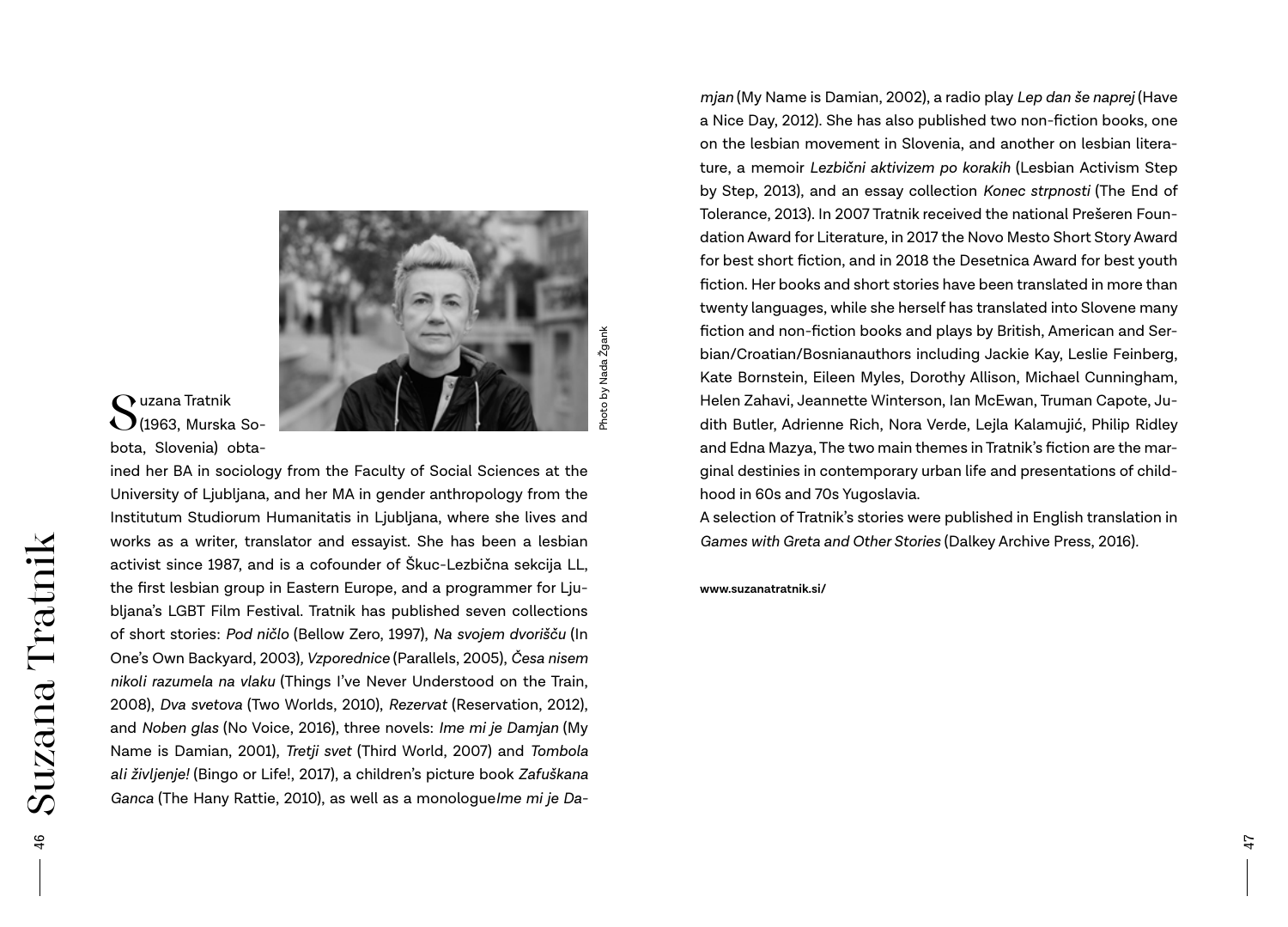# In One's Own Backyard

»What's on the sea?« I asked during lunchtime. My father and my mother didn't raise their eyes from the plates, but my gandfather and my grandmother looked angrily at each other. Of course, the house we were living in was theirs, and the kitchen was theirs, and the table, plates and lunch were theirs as well. And so were the words. You weren't allowed any if you were five years old, especially not during *their* lunchtime. And you certainly could not be the one to introduce a subject during family talk. That's why my grandfather and my grandmother looked angrily at each other. Because they were angry with me. They magnanimously tolerated less deserving souls, and became angry with those who did not respect their kindness, and more particularly, their property.

»You never mind the sea!« my grandmother said. »Where do you get these

ideas? Mind your soup, it's going to cool off. And again, why do you eat the noodles first and drink the soup at the end? One should eat both at the same time. What has been cooked at the same time, has to be eaten at the same time.«

My grandfather removed his lips from the edge of a plate out of which he had just efficaciously sipped his clear soup. »There's nothing on the sea,« he said, »nothing that would be of any interest to us. Only heat, salty water and stones.« He looked at me and added, »And we have all that at home.«

For a while we just kept on sipping and sucking and no one said a word.

»That's quite right,« my grandmother finally said. »You don't have to go anywhere because you have us here at home. You have everything in your own backyard.«

> Translation Suzana Tratnik, English edit Beth Adler *From the short stories collection Na svojem dvorišču (In My Own Backyard), Škuc-Lambda 2003*

# The Good Jeans

Dara called me from the Gorizia to Ljubljana train. "I'll be coming straight from the station."

For the past few weeks I've had a bit of a headache and a slight fever, but no way could I disappoint Dara. The day before, while I'd been with the gang at the Marilyn Manson concert at Križanke, she'd been on trial in Italy.

"They told me, *'Tu sei libera.'* Just wanted you to know, because I'm on a borrowed cellphone," she added quickly, hanging up without saying goodbye.

Persistent fever and swollen glands most likely meant mononucleosis. The so-called kissing disease. It had been a long time since I'd kissed anyone as much as Lena and I had a few weeks earlier.

49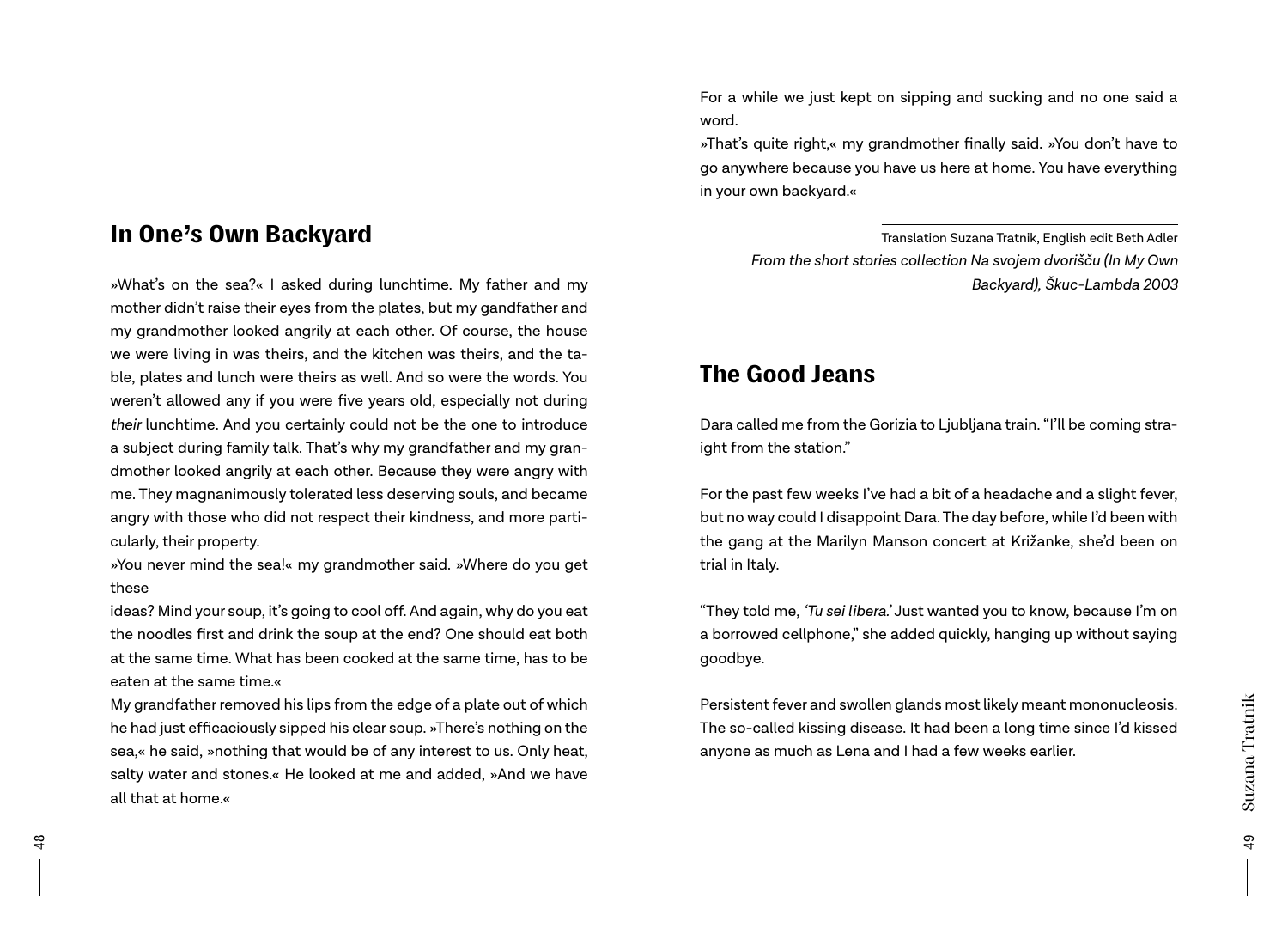Dara was acquitted and clean. In prison she was regularly given sedatives, a different kind each day so she wouldn't get used to any one and succumb again to addiction. All she had were cigarettes and watching the prison guards, whom she was convinced were all lesbians at least latent. At least around her.

She came to me in the latest jeans, totally low cut, and with a halfempty backpack that she'd filled with a few of cans of beer on the way from the station. She held me tightly. She smelled of fresh fruit.

"Do you know how a prison guard searches you in the prison yard if she's a lesbian?" she asked me as soon as she sat down and opened the first can.

I swallowed a teary lump in my throat and curiously shook my head.

"Get up!" she ordered. "An ordinary prison guard searches you like this."

She slid her hands from my neck down, avoiding my breasts in a discreet circle, and finished on my hips. The tickling was fun.

#### "A lesbian, like this."

More decisively, she grabbed me by the neck, pressed her hands on my chest, and pinched my bra, somewhere below my nipples. It was a firm grip, this was no joke, a combination of cruel pleasure and passion. Within a moment, I felt a rush of blood into my labia, just like a few weeks ago when, during a routine search at the airport, the customs agent with her white-gloved hands, passing with skillful subtlety, touched my crotch. It wasn't her fleeting touch that excited me, but the thought of Lena's texts arriving on my cell phone till my flight took off for England.

"And where is Anja? Did you tell her that I came back to Ljubljana?" Dara looked around our flat, as if, courteously, she wanted to know a bit more about my prison.

I looked at the wall clock, as if I'd find the best answer there. "She's at work."

Explanations suddenly seemed terribly exhausting; for a long time they'd all reminded me of apologies, or slander. Maybe I only knew by chance where Anja was. As I had for a year or more, actually all the years since she began kissing someone else. That is, since I knew it for certain. But by then Dara had been on horse for eight years and it had been about that long since we'd hung out together. For those eight years we had barely spoken. And now, too, I'd rather be silent. Her eyes watched me without expression, and just as before, I couldn't guess if she didn't understand my signals or preferred, good-naturedly, to overlook them. She wasn't yet stoned, certainly.

"Do you have a lover?" she shot back. "A young one?"

Again I felt the rush of blood, this time to my cheeks, and the unbearable urge to answer in great detail, as if I always expect everyone to ask this one question. Like a big spender who can hardly wait for someone to ask her, finally, if she's again wasted money shopping so that she can, all aglow, hop to the closet and take out the fantastic jeans that she got at an unbelievable discount, not that it shows in either fashion or quality. But ultimately she doesn't show off those jeans because she knows, having not found out until she put them on again at home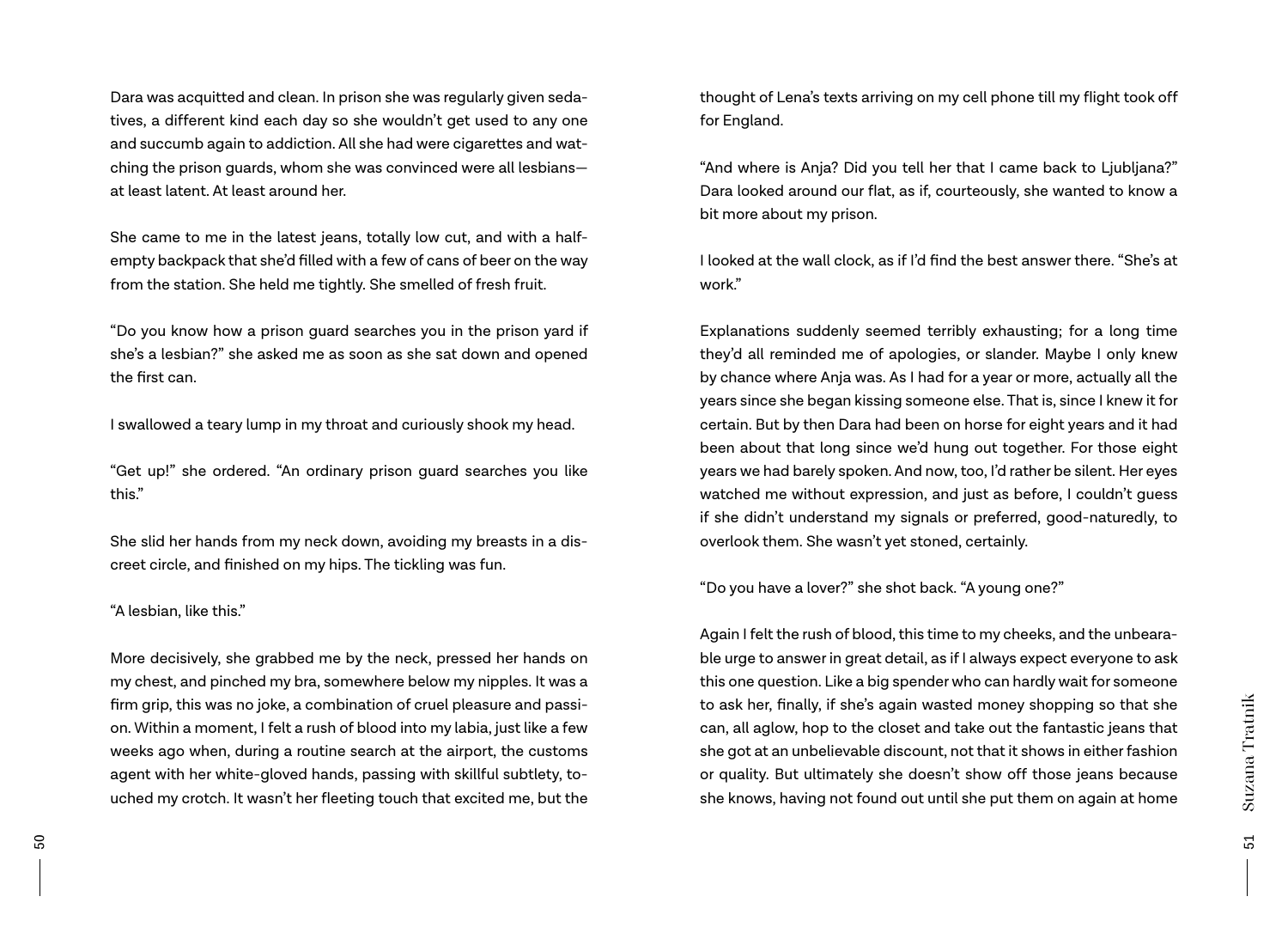in front of the big mirror, that they are irreparably torn. Destroyed. That's why she leaves them now at the bottom of the closet; she'd rather not take them back to the store because she remembers well that they were the last pair—the others, cheaper or uglier, she does not want. Nor can she wear them the way they are.

"No… I have no one… Why should I?" I lied, not exactly knowing what about, but perhaps just so Dara would press me further.

She nodded, as if she understood, or as if my adventures in the outside world weren't yet all that interesting to her. She was of course still strongly affected by events inside the Italian women's prison.

"What now?" With this question she unexpectedly let me know something was dawning on her, that she maybe suspected that the possible lover could be damaged goods, too, about which one should not boast, nor whine that one has spent unnecessarily. For it's somehow understood that from this question on, there can be no more discussion, the addressee will never have an answer. I tried to shrug, but my shoulders did not obey.

Then she began to think out loud, about how she must immediately, ideally this week, take up some smart business for smart money, nothing illegal and nothing temporary anymore, she has to do something that will keep her going after prison, above all away from drugs. She could, for example, initiate a European project to assist prisoners who don't have anyone outside. And therefore receive no money, no cigarettes, no visitations, not even soap and shampoo.

The day before, after the Marilyn Manson concert, I'd gone out for a drink with the group. Late that night, Lena unexpectedly sent me a text

saying she couldn't stop wanting me. That's why, in spite of the fever and swollen glands, I'd ordered a beer. To calm my shaking hands. And then I reminded myself that everything was already over by the time I landed on foreign soil, and on Slovene, time passed and Lena wasn't with me, not with me at all. Not even by herself, most likely.

Well, it wasn't completely true that Dara had no one outside while she was in prison. In two months I'd sent her about ten letters, and books and newspapers, too. A few euros for cigarettes. And nail files, the kind made from firm cardboard and rounded as required by the regulations. She didn't overthank me—the very thing I was afraid of—but she did bring us cans of beer.

"In prison I missed it so much, I wanted to get good and drunk. I had almost everything else, I didn't even lack for sex, although supposedly none of the prisoners were lesbians."

"Well we aren't either!" I said.

As we did less than a decade before, we once again laughed heartily at our own foolishness. And we'd already opened another can each. The metallic *pop* surrounded me with something familiar, nice. With something I almost couldn't name anymore.

Lena and I often laughed when we got together in the pubs on weekends. It was a silly laughter, when you are satisfied with mere proximity, not that you were genuinely interested in the topic of conversation and the accidental jokes. Sometimes we held hands and here and there quickly but passionately kissed. I even envied the waitress—it was there for her to see, again and again. Most of the time we didn't even notice her while she cleared the empty glasses from our table.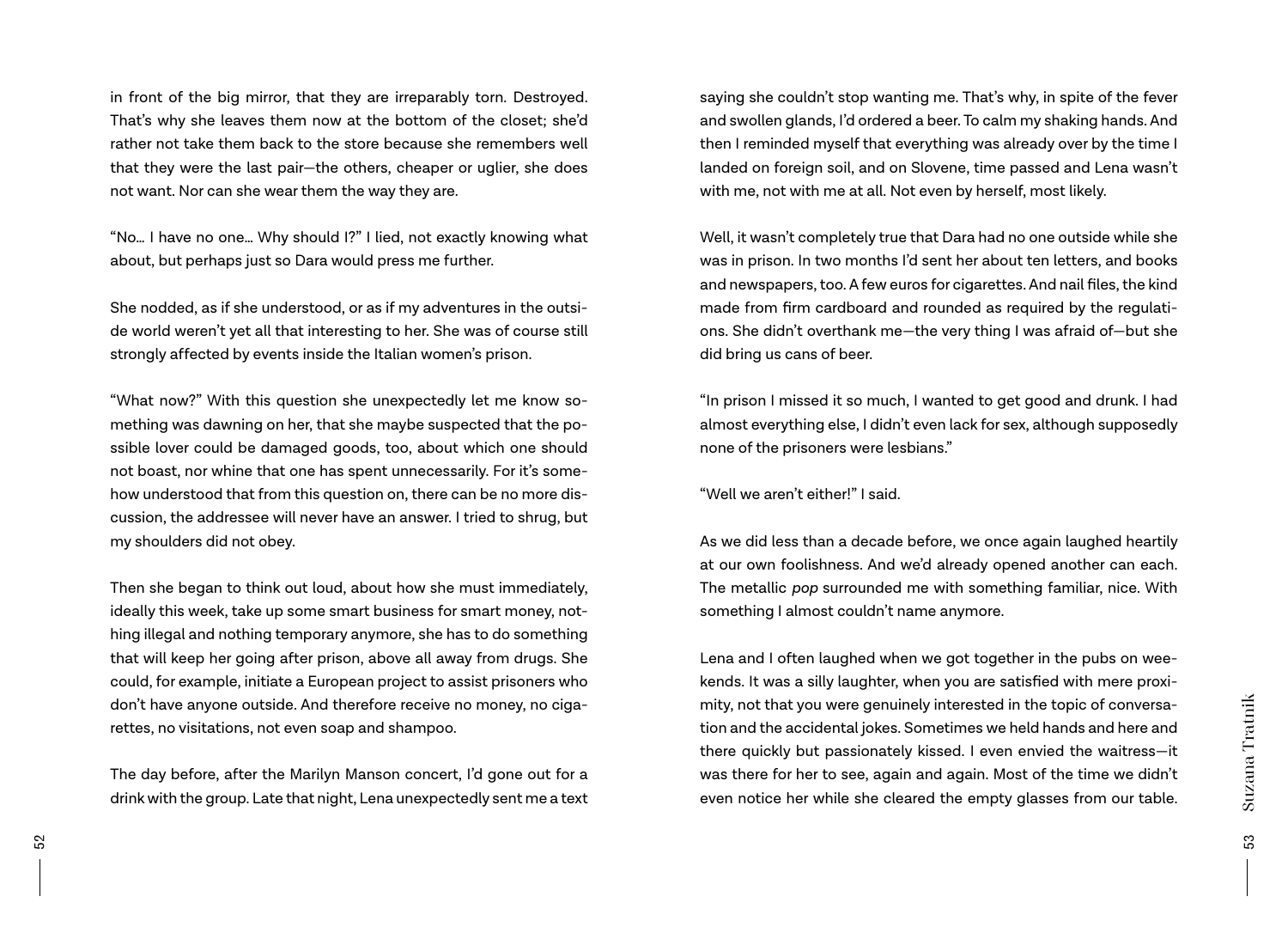With Lena I was always a little dizzy and lot more wet. I never forgot to mention to her that I was excited just by her texts. Even though they got on Anja's nerves sometimes, almost the way the ones she got from that other one got on mine. But I felt that my lover was only the natural result of everything that had happened in the past year and a half. But I was deceiving myself with the apparent spontaneity of events.

I was asking myself how many days it would take before Dara got high once again. I knew that she wouldn't handle being clean. She never could handle it well. There was always something on which she got wasted: alcohol, pot, acid, E, or women. Like all of us. That is, all until horse entered her daily life and replaced everything, became her one and only. But before this happens again, she will perhaps resemble the old Dara for a few days, continually daydreaming about beautiful and special women who will bewitch her with love and pull her out of the crap life. That old Dara, who had countless ideas about how to earn smart money without having to stand at the assembly line at six in the morning, killing imagination and creativity with routine work. She once wanted to set up a photo booth in a rave club, convinced that folk, high on E, want more than anything in the world just to have their photo taken. Because ecstasy makes you warm and loving, incapable of sex but in need of loving embraces and attentive lies, and everyone would want to immortalize these enraptured moments of shallow but unconditional love. She was also thinking about renting a house in the country where everything is cheaper, and would grow all her food in the garden, plant hemp in between, build tables, chairs, and kitchen cabinets herself, and buy five used computers with which she would do something "desktop." I never asked her if it would be publishing. Namely, when she toked on the doobie and enthusiastically talked about her do-it-yourself plans for the future, she never

liked interruptions in the form of annoying and suspicious questions that made no positive contribution. Earlier, when she called from the Gorizia to Ljubljana train, I almost didn't recognize her because her voice was again the same as eight years ago, before the horse stole its melody and its unique dreamy rhythm. But she never forgot to remain positive; once a few years ago she called me and said she had found out how misguided it was to speak in empty words: "I will have a good job, I will have a good car, I will live well," no, instead of that one should talk with one hundred percent faith: "I have a good job, I have a good car, everything in my life is as I have chosen myself." I was speechless. I was always the negative pole in our friendship.

When, a few weeks ago, Lena and I sat in that quiet pub for the last time, our childish laughter had ended. I had a lump in my throat when, after her carefully measured accusations, I finally asked her if she wanted to end it, and she suddenly removed her knee from mine: "I don't know. Do you?" I caught myself wanting to promise that everything would be all right, that I would sort out my recent past, close all of my wounds with an iron wire, and try harder. But of course I was silent because I was all too suspicious that the complicated situation I was stuck in was just a good excuse for her, and that my share in this fiasco only seemed to be larger so she wouldn't have to begin facing questions of her own lack of readiness for "anything more" and her instant lovers, with whom she has distracted herself, changing regularly so she wouldn't get used to just one. Especially not to me.

During our giggling—I no longer know what was once again so horribly funny—Dara said that she had to find a permanent residence. Actually she said, "regular residence." I nodded. This was nothing new with her. She was always searching for a residence, permanent or temporary, for real or just overnight. I was asking myself what the hell could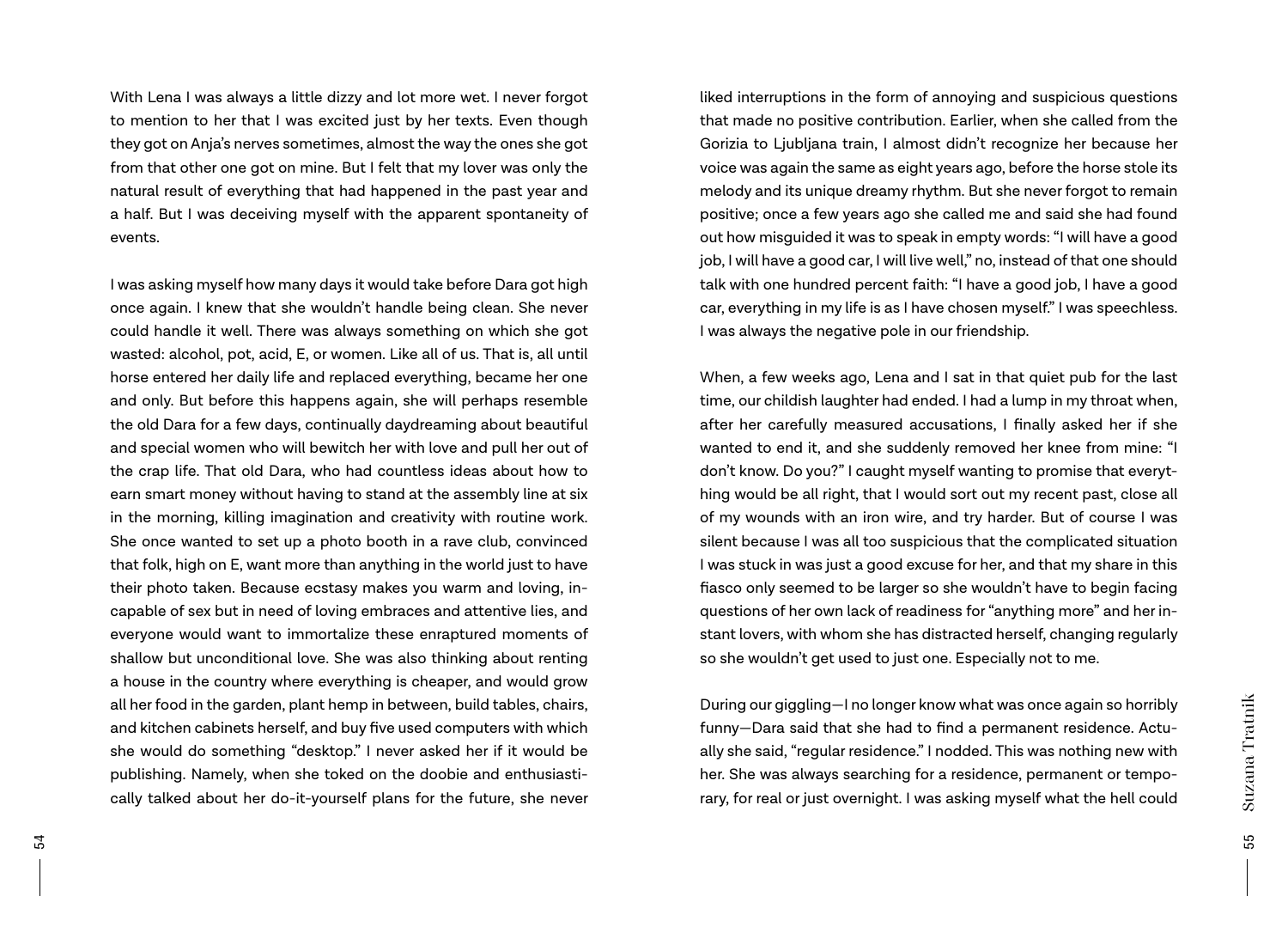possibly be new with me. Although for eight whole years Dara and I hadn't really talked. But she was already falling into her daydreams about two guards: the one who had given her cigarettes through the bars, she named Angel; the one who roughly searched her, Dark Angel. She had always had handy angels in spliff, glasses, lines, and women. Like all of us. But in prison she'd gained a few pounds and so could, in Gorizia before leaving for the train, afford these new jeans with the low waist in which she finally has a butt.

"They are really great, girl" I said to her. "The latest thing!" I didn't ask her how she got them.

Lena and I had begun to repeat senseless lessons from dangerous liaisons that in reality are nothing more than tiring and ultimately banal. Because all you learn from them is the kind of thing you could know ahead of time. Or what you knew already. On parting, when we were stuck together in our embrace, I whispered in her ear that I had loved her very, very much. But my declaration could no longer make it into the present tense because I knew it was too late. Then we began to expect and simultaneously hate our text messages. For all our former sensual outpourings of incredible affection fell, in that moment, to the level of manufactured phrases, shamefully discounted.

When, in the court in Italian Gorizia, Dara was told that she was *libero*, she was relieved to be free and clean and sitting on the train to Ljubljana in her new jeans in which she had a butt once again. As for me, I was, as always, in the home I shared with Anja, in the home where my butt, it goes without saying, still finds its proper place.

Dara opened can after can for us, and my fever slowly rose, as it has for weeks now. I felt it in my head and in my shivering body like a day

ago at the Marilyn Manson concert, and later I couldn't remember if he had sung his version of the piece, "I Put a Spell on You*." I don't care if you don't want me, 'cause I'm yours, yours, yours anyhow.* Probably not. I told Dara that through the whole concert he was spitting because, while he was singing, his mouth kept filling with saliva and he didn't care how it looked. And that the public went crazy when he showed half of his naked butt. A little more than *low cut*. We laughed hard at this, too.

"Once we got a new roommate in the cell," she returned again to her stories. "You know, they keep coming and going. But this one was a tall, eye-catching blonde. She said that she was a ballet dancer. Everybody nodded without saying anything. But I thought: such an ample bust—almost a D, I'd say—and ballet, something here doesn't fit!"

She winked at me and slapped me on the knee, a clear sign that we could again burst into laughter.

"But after dinner I asked her nicely—you know, as only I can—if she would show me a pirouette," she went on. "Then that ample blonde smiled at me with relief and said she wasn't that kind of dancer, not one who pirouettes, that she dances on a pole."

"Was she also a lesbian?" I asked her, because judging by her enthusiastic narration it was hard to believe that she wouldn't be.

"You know, I don't know! But one Croatian in the cell was really interested in what was up with this striptease on the pole and I tricked her—you know I'm good at that—into following her into the shower and rubbing her back. They were gone a long time. The guard, Dark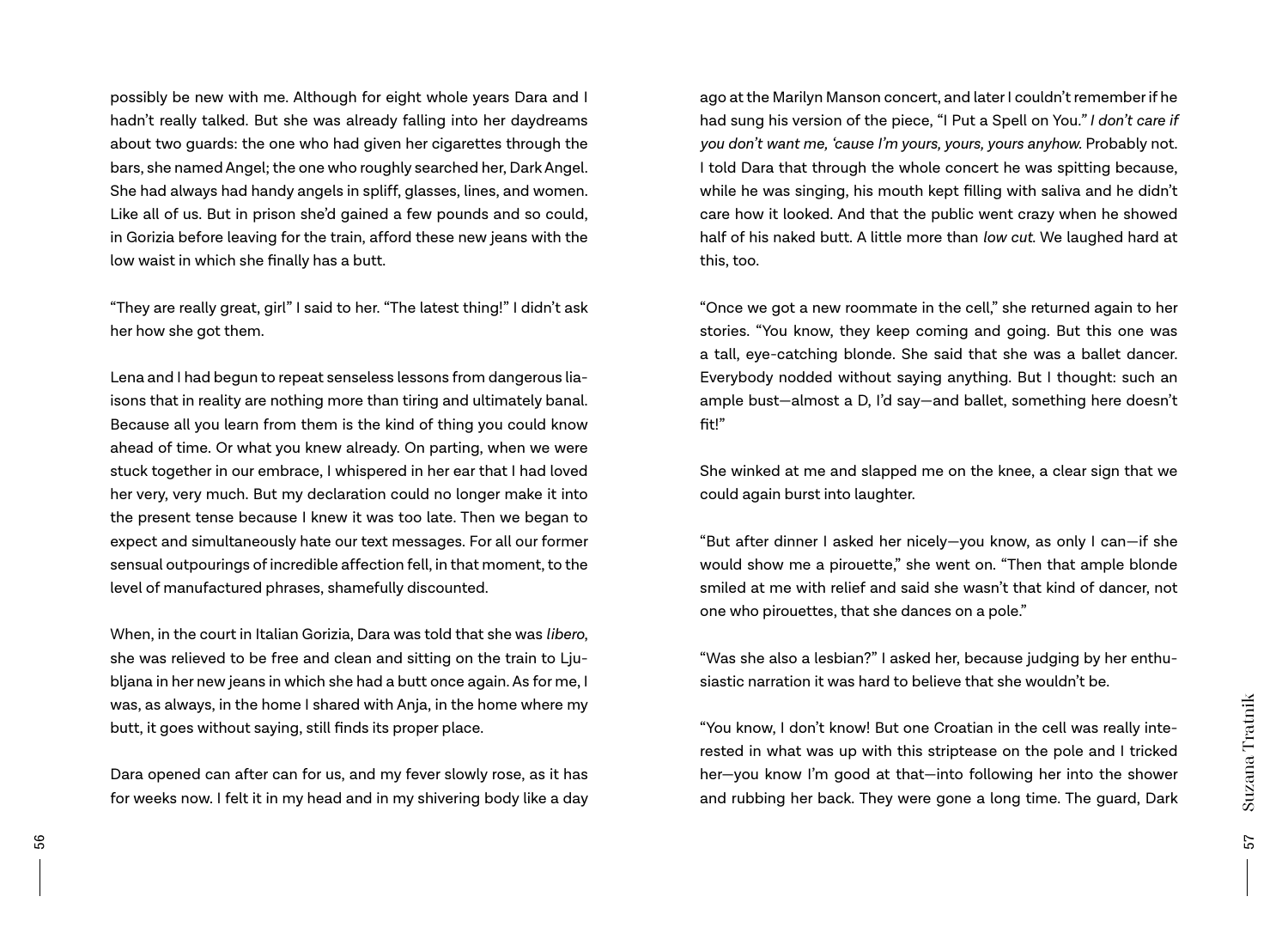Angel, came and asked harshly where the other two in the cell were. And I told her that she should follow them into the bathroom if she dared. Of course she didn't…"

I wanted to tell her a story from my life, something spiced with sex and humor, but my recent intimate past with Lena didn't seem real to me. I no longer knew if it was even really mine. For Dara the best life stories were those of love. But I was always the negative one in our friendship.

It was nothing new, after my first return from abroad, for Lena to be late for our date. It was new that waiting for her text made me want to hurl the cell to the floor. I thought I didn't know why. When she came it was all empty talk and then we went to that empty apartment, I felt a burning need, arising from a funny, belated desire to mend things, we didn't look at each other during our walk and we watched carefully so neither would take faster steps than the other. In the apartment we had sex wordlessly, everything seemed to be running smoothly, I you, you me, and when she clasped her thighs around my hips the growing restlessness in my pelvis was momentarily quelled. For the last time.

Then I became even hotter and my swollen glands throbbed. And we ran out of beer, too. Dara said that she had to move on anyhow. I knew that she had to recount her adventures in prison, not always to the same people, if possible, who'd be making the same remarks and by the end show a slight weariness or begin to show persistent signs that they'd like to say something about themselves. That's why Dara would rather go first. She stood up, crushed and cleared away the cans, thoroughly emptied the ashtray, and said she'd take out the trash on the way, so thoughtful, like she always is.

"So you aren't in love?" she asked me playfully as a last thing, but so-

metimes I'd sense when she was serious yet would rather not show it up front so as not to scare anyone. I wanted to be in love, for any fool wants to be in love and I wanted it too, and to enjoy this permitted adrenaline, when you're out with people and you keep forgetting what your friends are saying and under the table you squeeze the cell phone in your hand and read texts in which she wants you so much that she is going crazy, send feverish texts in the middle of the night, forget about food, about all banality and the redundancy of the dull everyday and live off the restlessness in your heart and your crotch… until for a moment you even believe that everything bad in the last year, two, three, was made just for this: that now you might be flying high. But no. The valves, as always, were closed too quickly. Somebody was too fast, somebody too slow, something anyhow… so that it all finally dumps into the endless abyss of persuasion, painfully ruminating on *facts*, clearly calculated torture, and white lies. And the morning after the Manson concert you wake up with the taste of burnt rubber in your mouth and know that you don't want to see anyone anymore. I am the one who always lacks the time to fall in love when the time is right. I always miss the deadline.

"I don't have time," I answered stupidly and Dara conspiratorially slapped me on the back as if, yet again, she knew everything and understood. Even after eight or sixteen years. Any time. Let her be.

Then she touched her forehead with her finger, as if just before leaving, she'd luckily remembered something important that had slipped her mind. She set down her backpack, unbuckled the belt on her pants and took off her jeans.

"Do you have any pants that you don't wear anymore, sweatpants maybe?" She threw me her jeans.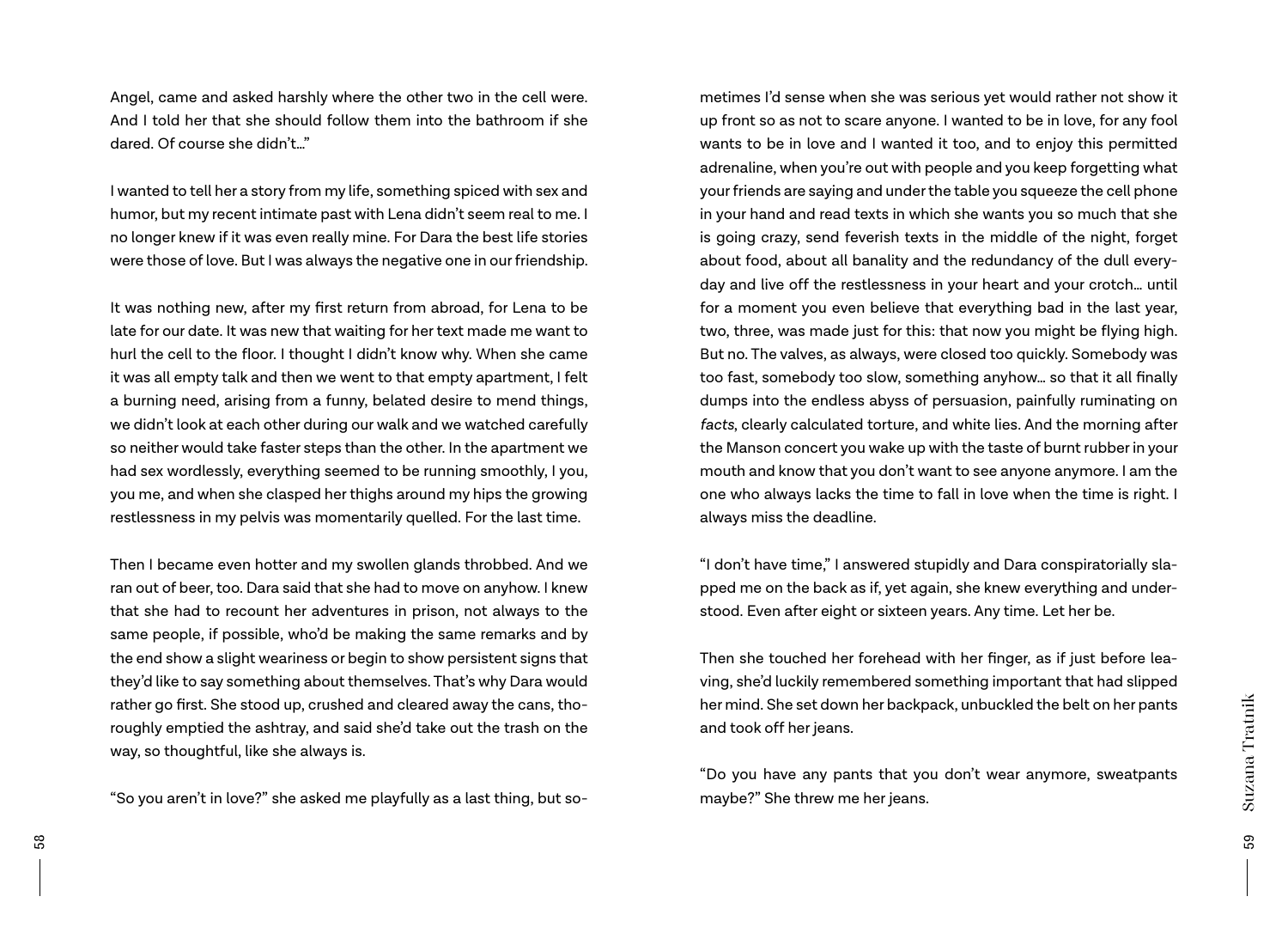From the closet I pulled my ancient Adidas that I'd had for painting, which I rarely did.

"These will do nicely!" said Dara and put them on. "They are also very in right now, aren't they?"

Almost every day I wear Dara's jeans from Italian Gorizia with the very low cut. I am in my right place in them, and when I squat they reveal the top of the cleft in my rear end, so that without remorse, I cross every dead line.

> Translation Kelly Lenox and Hana Kovač *From the short stories collection Dva svetova (Two Worlds), Škuc-Lambda, Ljubljana 2009*

# Flight

Do you remember that back then it was only a few minutes after midnight? It was actually Saturday and it would have been quite justifiable to say: "Tomorrow is Sunday."

You had a very restless hand, drawing funny little people on my arm, and I couldn't put myself together. But the trouble I had putting myself together wasn't that ordinary, not the kind of trouble most people would have while sitting on the train and having someone drawing funny little people on their arms. I couldn't concentrate on anything at all. I didn't hear the train rattling nor the warm whistle of the coffee from the open flask; least of all was I aware of the taste of the salami in our sandwiches. I tried with the funny little people, but under your hand they were running all over, folding themselves and falling down. I took the red crate out of the rucksack (we had only one rucksack and one sleeping bag––do you remember?). And then we let funny little people jump on the crate. They were so restless. Maybe I'm exaggerating a bit now, but I do remember very well that they––the funny little people––and the crate were enchanted.

The ticket inspector was checking our train tickets. His glance over his glasses told us that he'd figured out where we were bound for. (You do know that some people enjoy their ability to understand just everything.) In that moment the only things we had in our mind were the red crate with funny little people and the taste of coffee in our mouth. (You do know the taste of coffee after a sandwich with overheated salami.)

The sandwiches and coffee were rapidly consumed. Out of the rucksack we also took Travis the cat. He lazily stretched and, catlike, jumped onto the crate and lay down. By doing so he trod on some of the funny little people but that was inevitable as we couldn't had left Travis the cat at home. Immediately you started to draw new funny little people on my arm, and Travis the cat started to purr. "Why do you chatter; so much, Travis?" you said to him. You were always saying he was chattering while he was purring.

Then we invented a game of sounds. We imitated sheep, horses, funny little people, cows, and Travis. "Let's imitate people!" you said. You imitated people, you talked and talked, gesticulated wildly, the words entangled, and all of a sudden you grew pale. "That hurts!" you said. "Let's imitate fish." And we imitated fish. Usually people don't do that on trains. That was why we were traveling a few minutes after midnight, because usually people don't travel at this hour and then you can imitate fish as much as you like.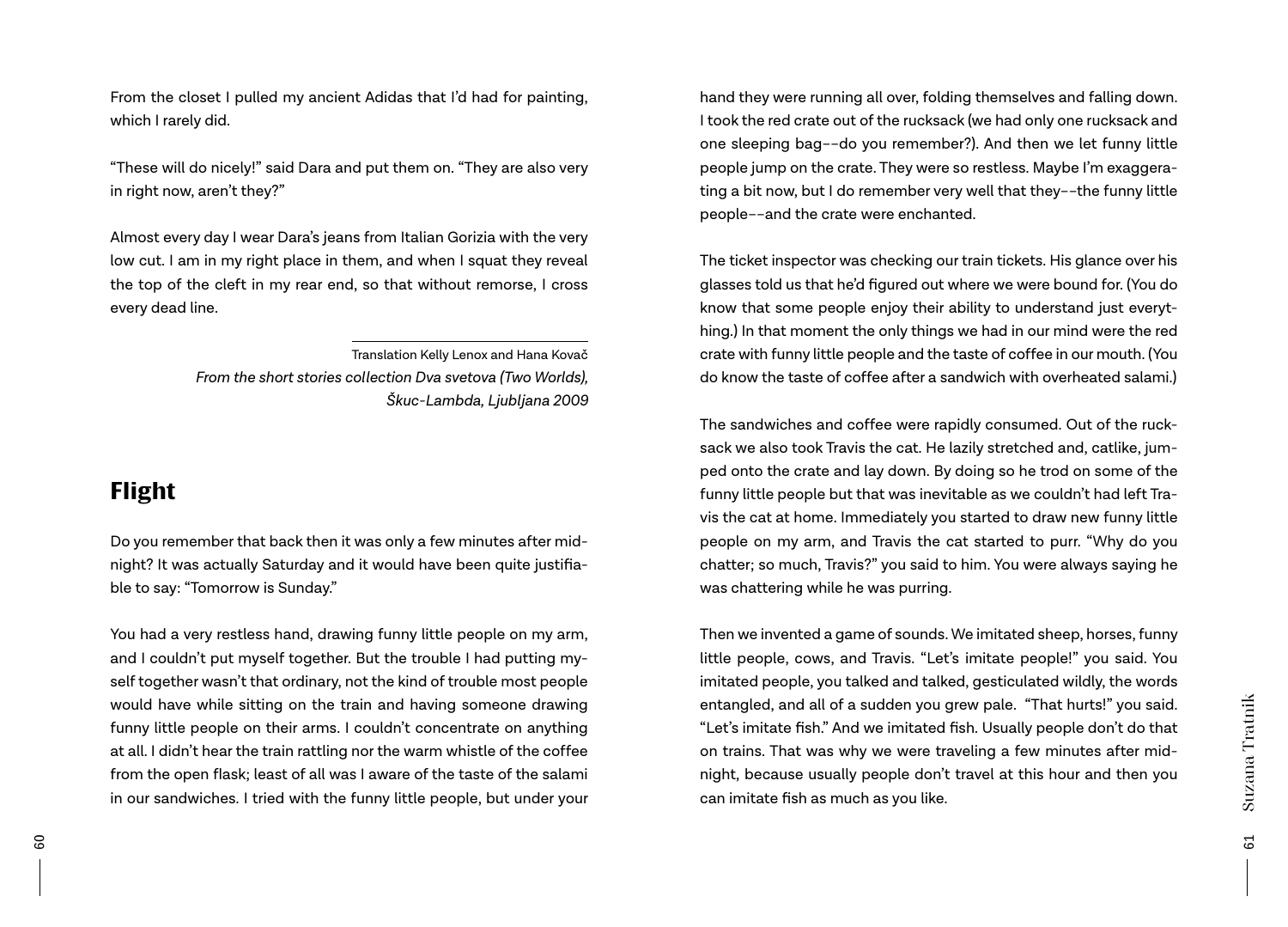Travis jumped off the crate at the next train station. It was his time.

You said that you wanted everyone to get out at this station so that you could go on drawing funny little people on my arm while I went on imitating fish and that time would stop.

Then we imitated the time that has stopped.

Translation Suzana Tratnik, English edit Elena Harap *From the short stories collection Pod ničlo (Below Zero), Škuc-Lambda, Ljubljana 1997*

> CIP - Kataložni zapis o publikaciji Narodna in univerzitetna knjižnica, Ljubljana

821.163.6-82

 SLOVENIAN lesbian literature : four voices / Kristina Hočevar ... [et al.]. - Ljubljana : Škuc, 2019

ISBN 978-961-6983-34-1 1. Hočevar, Kristina, 1977- COBISS.SI-ID 302288640

Izdal: Škuc Zanj: Suzana Tratnik

Tisk: Mišmaš, 100 kom